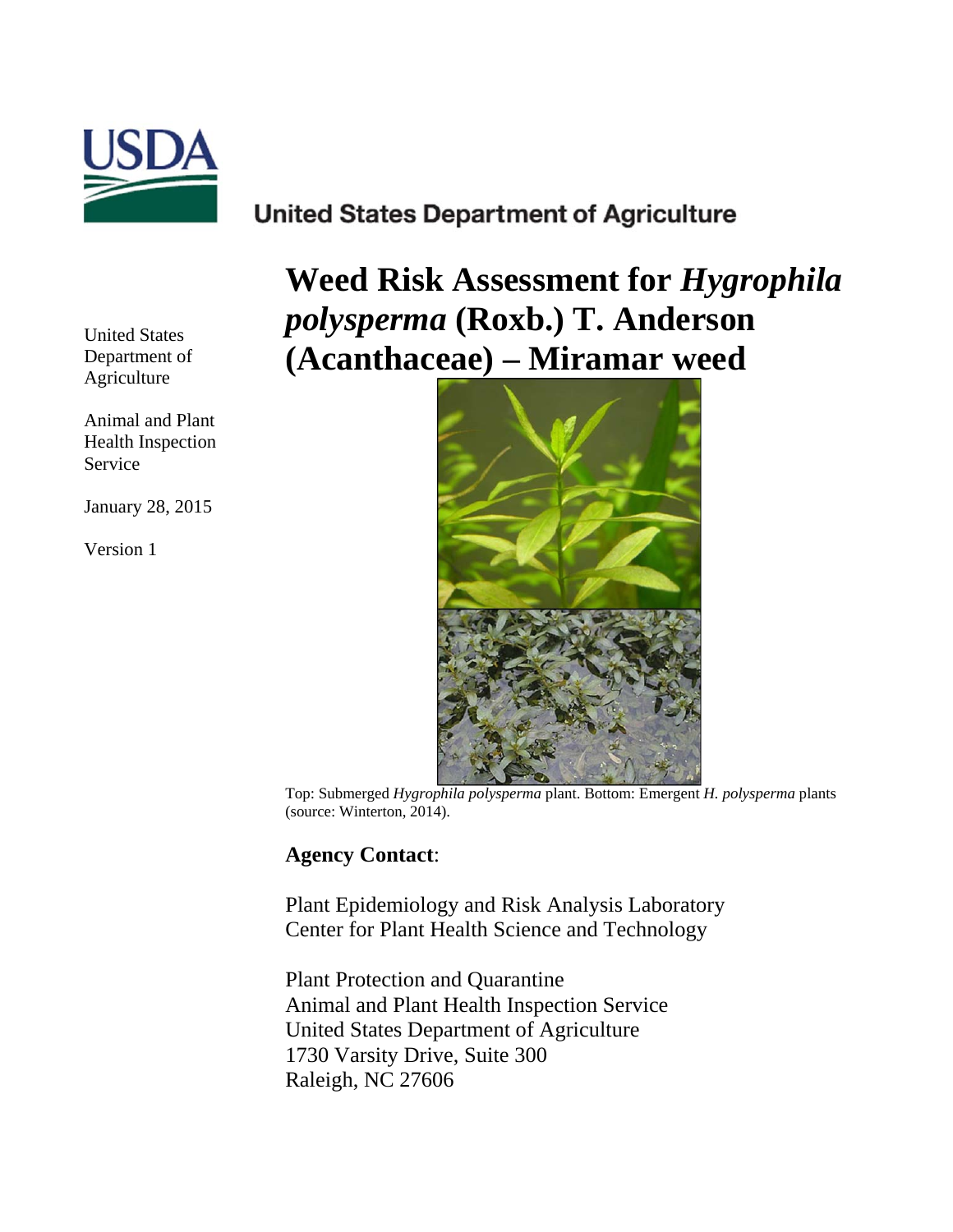**Introduction** Plant Protection and Quarantine (PPQ) regulates noxious weeds under the authority of the Plant Protection Act (7 U.S.C. § 7701-7786, 2000) and the Federal Seed Act (7 U.S.C. § 1581-1610, 1939). A noxious weed is defined as "any plant or plant product that can directly or indirectly injure or cause damage to crops (including nursery stock or plant products), livestock, poultry, or other interests of agriculture, irrigation, navigation, the natural resources of the United States, the public health, or the environment" (7 U.S.C. § 7701- 7786, 2000). We use weed risk assessment (WRA)—specifically, the PPQ WRA model (Koop et al., 2012)—to evaluate the risk potential of plants, including those newly detected in the United States, those proposed for import, and those emerging as weeds elsewhere in the world.

> Because the PPQ WRA model is geographically and climatically neutral, it can be used to evaluate the baseline invasive/weed potential of any plant species for the entire United States or for any area within it. As part of this analysis, we use a stochastic simulation to evaluate how much the uncertainty associated with the analysis affects the model outcomes. We also use GIS overlays to evaluate those areas of the United States that may be suitable for the establishment of the plant. For more information on the PPQ WRA process, please refer to the document, *Background information on the PPQ Weed Risk Assessment*, which is available upon request.

#### *Hygrophila polysperma* **(Roxb.) T. Anderson – Miramar weed**

**Species** Family: Acanthaceae

**Information** Synonyms: *Justicia polysperma* Roxb. (Weber, 2003).

- Common names: miramar weed, East Indian swampweed, Indian swampweed, hygro, *Hygrophila*, miramar weed (Langeland and Burks, 1998; NGRP, 2014).
- Botanical description: *Hygrophila polysperma* is an aquatic annual or perennial herb that can grow either emerged or fully submerged. It grows 10-20 cm tall and has scrambling or erect stems. The leaves of *H. polysperma* are opposite, 2-8 cm long, and lanceolate to ovate in shape (Les and Wunderlin, 1981; Zhengyi et al., 2014).
- Initiation: PPQ received a market access request for *Hygrophila corymbosa*, *H. difformis*, *H. pinnatifida*, and *H. polysperma* aquatic plants for propagation from the Ministry of Food, Agriculture and Fisheries of the Danish Plant Directorate (MFAF, 2009). These *Hygrophila* species are not native to the United States (NGRP, 2014) and may pose a threat to U.S. natural and agricultural resources. Although *H. polysperma* is already regulated as a U.S. Federal Noxious Weed and did not need to be evaluated, the PERAL weed team evaluated it for comparison with the other *Hygrophila* species.
- Foreign distribution: *Hygrophila polysperma* is native to India, Bangladesh, Bhutan, Nepal, Pakistan, Myanmar, Vietnam, and China (Bailey and Bailey, 1976; Langeland and Burks, 1998; NGRP, 2014). It is naturalized in Mexico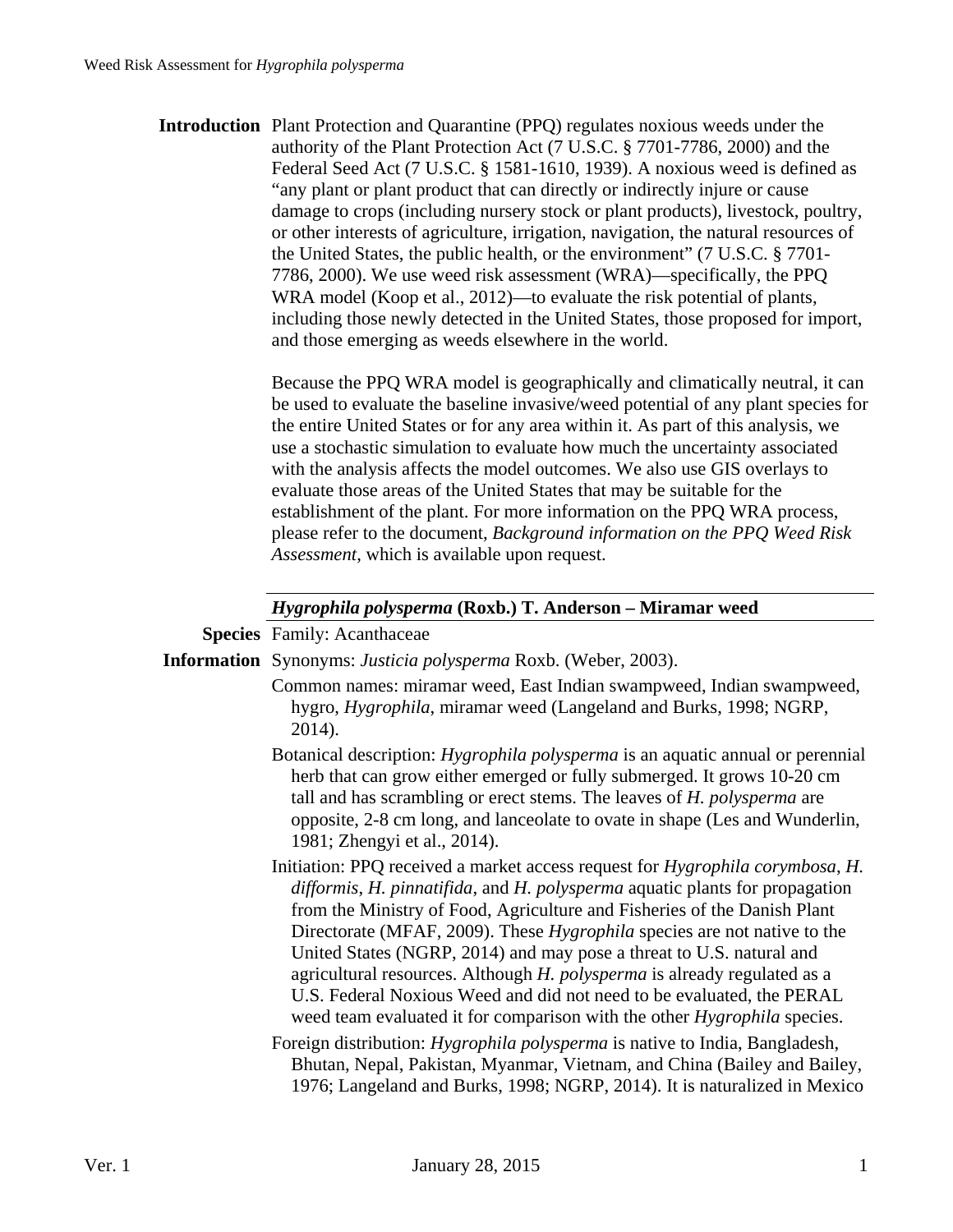(Kasselmann, 2003; Mora-Olivo et al., 2008) and reported from Germany (Nault and Mikulyuk, 2009).

 U.S. distribution and status: In the United States, *H. polysperma* is naturalized in Florida, Texas (NGRP, 2014), Alabama (Kartesz, 2014), Kentucky, and South Carolina (EDDMapS, 2014). It has also been reported from lakes in Virginia (NRCS, 2014) but this species is probably not naturalized there (Les and Wunderlin, 1981). *Hygrophila polysperma* is listed as a U.S. Federal Noxious Weed and as a state noxious weed in Alabama, California, Florida, Indiana, Massachusetts, Minnesota, North Carolina, New Hampshire, Oklahoma, South Carolina, and Vermont (NGRP, 2014). WRA area<sup>1</sup>: Entire United States, including territories.

1. *Hygrophila polysperma* analysis

**Establishment/Spread**  *Hygrophila polysperma* was detected in Lee County, Florida in 1979 (Les and Potential Wunderlin, 1981) and rapidly spread to dozens of other public water bodies in Florida (Langeland and Burks, 1998). It has also spread to South Carolina, Alabama (Kartesz, 2014), and Texas (Angerstein and Lemke, 1994). *Hygrophila polysperma* can grow at low light levels that occur at up to two meters underwater (Spencer and Bowes, 1985) as well as at the water surface, where it forms dense mats of vegetation (Doyle et al., 2003). This species can quickly spread by vegetative stem fragments that readily root to produce new plants (Angerstein and Lemke, 1994; Les and Wunderlin, 1981; van Dijk et al., 1986). *Hygrophila polysperma* is a popular aquarium plant (Les and Wunderlin, 1981) and may have been initially introduced into waterways through dumping of aquaria (Angerstein and Lemke, 1994). We had a moderate amount of uncertainty for this risk element. Risk score  $= 21$  Uncertainty index  $= 0.18$ **Impact Potential** In bodies of water in natural areas, *H. polysperma* can occupy the entire water column (ISSG, 2014), outcompeting and displacing native vegetation (Cuda and Sutton, 2000; Doyle et al., 2003; Weber, 2003). In urban and suburban areas, it forms large floating mats that clog and interfere with the functions of culverts, pump stations, and other water control structures (Cuda and Sutton, 2000; Duke et al., 2000; Sutton, 1995; van Dijk et al., 1986) and may increase desirable habitat for mosquito development (Cuda and Sutton, 2000; Nault and Mikulyuk, 2009). *Hygrophila polysperma* is listed as a U.S. Federal Noxious Weed (NRCS, 2014) and is controlled in natural areas, and urban and suburban

> uncertainty for this risk element. Risk score =  $3.6$  Uncertainty index =  $0.13$

settings (Duke et al., 2000; IFAS, 2012). We had a moderate amount of

 1 "WRA area" is the area in relation to which the weed risk assessment is conducted [definition modified from that for "PRA area"] (IPPC, 2012).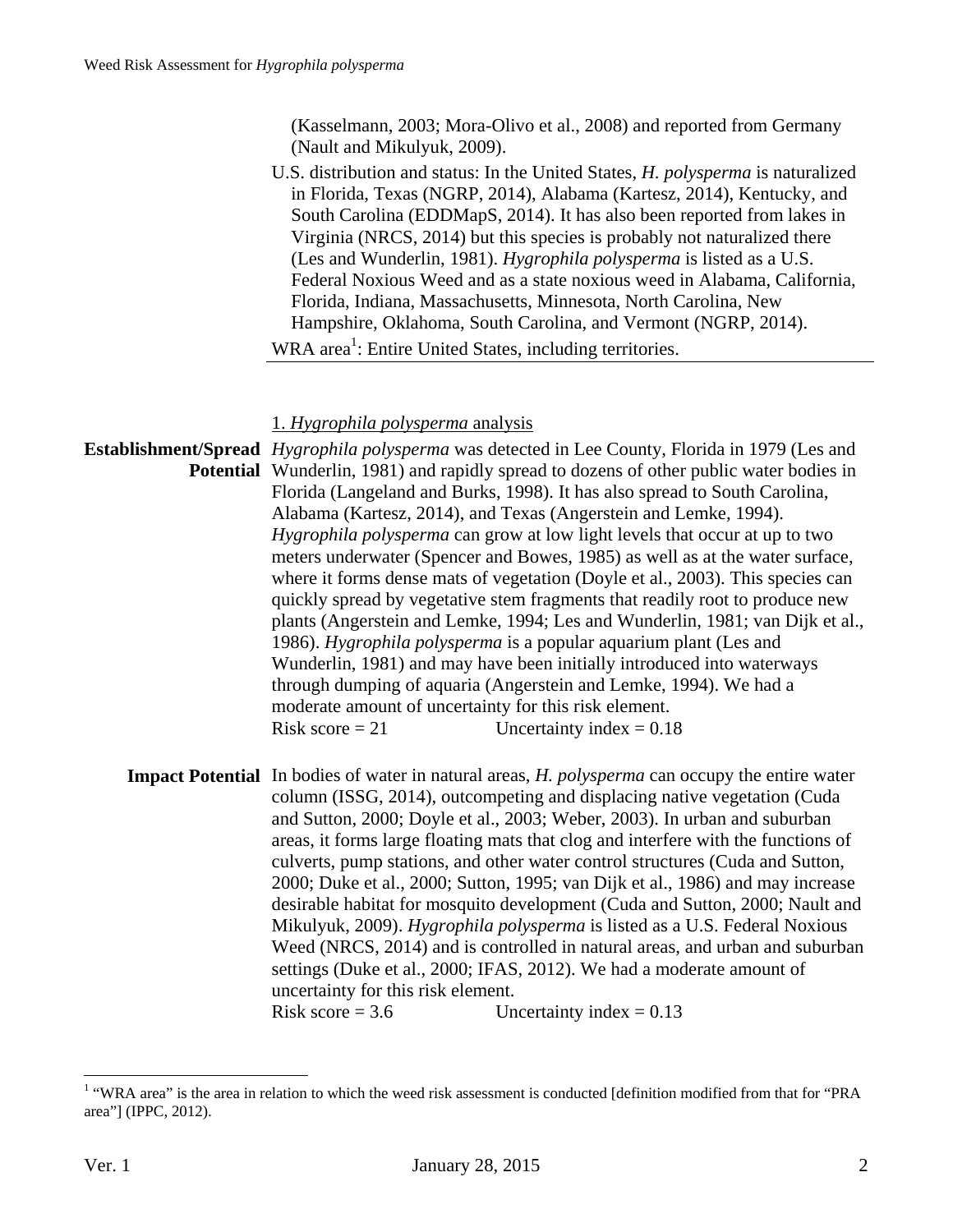**Geographic Potential** Based on three climatic variables, we estimate that about 40 percent of the United States is suitable for the establishment of *H. polysperma* (Fig. 1). This predicted distribution is based on the species' known distribution elsewhere in the world and includes point-referenced localities and areas of occurrence. The map for *H. polysperma* represents the joint distribution of Plant Hardiness Zones 7-13, areas with 0-100+ inches of annual precipitation, and the following Köppen-Geiger climate classes: tropical rainforest, tropical savanna, steppe, desert, Mediterranean, humid subtropical, and marine west coast. Note that in this weed risk assessment it was not clear if *H. polysperma* occurs in Plant Hardiness Zone 7. Because *H. polysperma* has been reported surviving in a pond in Richmond, Virginia for 15 to 20 years (Cuda and Sutton, 2000), we assumed it could occur in Plant Hardiness Zone 7 for this prediction.

> The area estimated is likely conservative since it only uses three climatic variables. Other environmental variables, such as soil and habitat type, may further limit the areas in which this species is likely to establish. *Hygrophila polysperma* is an aquatic plant that can grow either emerged or fully submerged (Les and Wunderlin, 1981; Spencer and Bowes, 1985). It occurs in freshwater lakes, ponds, and in riparian habitats (Weber, 2003).

**Entry Potential** We did not assess the entry potential of *H. polysperma* because it is already present in the United States (Kartesz, 2014; Les and Wunderlin, 1981).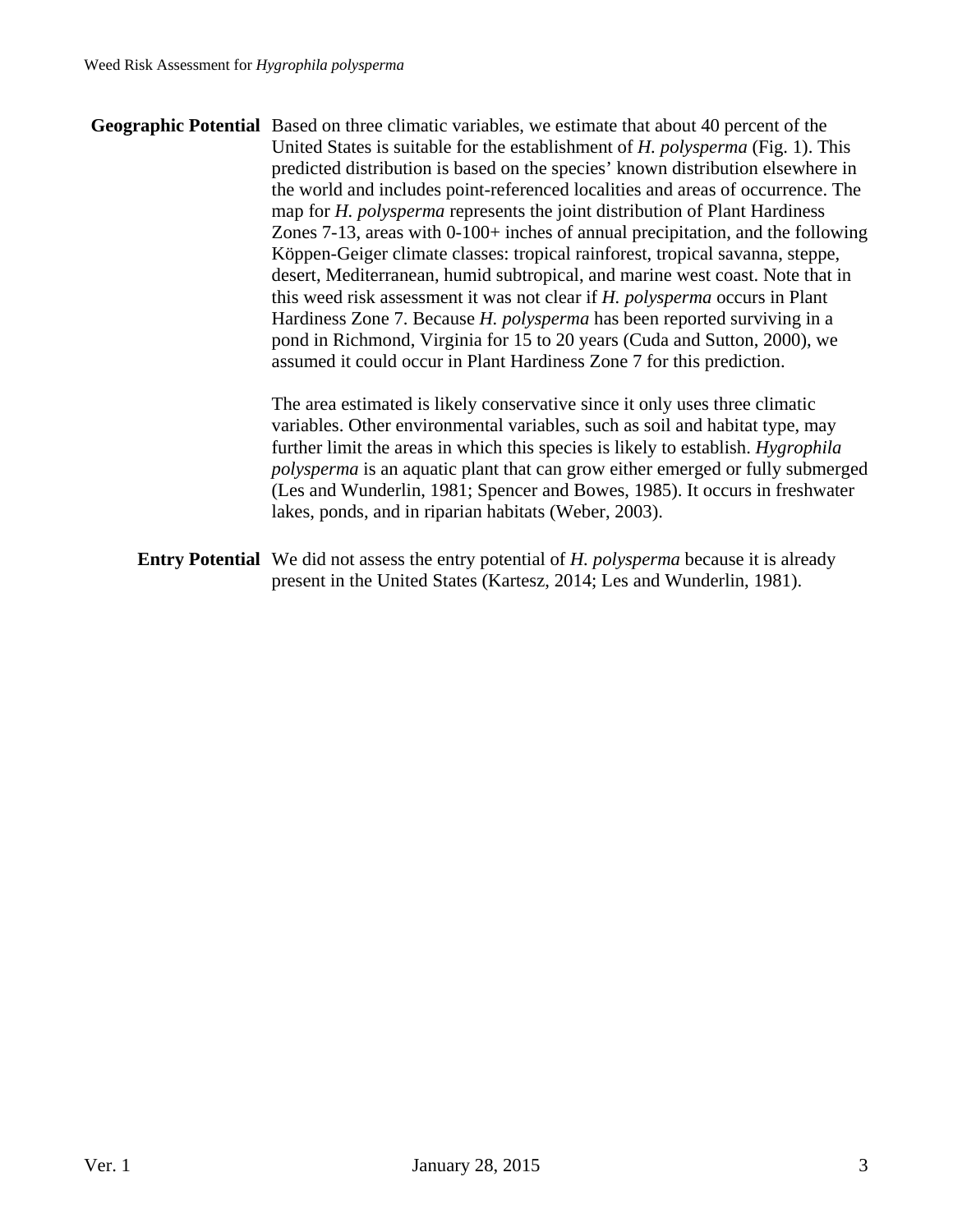

**Figure 1**. Predicted distribution of *H. polysperma* in the United States. Map insets for Alaska, Hawaii, and Puerto Rico are not to scale.

2. Results

Model Probabilities: P(Major Invader) = 95.2%  $P(Minor Invader) = 4.7%$  $P(Non- Invader) = 0.1\%$  $Risk Result = High Risk$ 

Secondary Screening = Not Applicable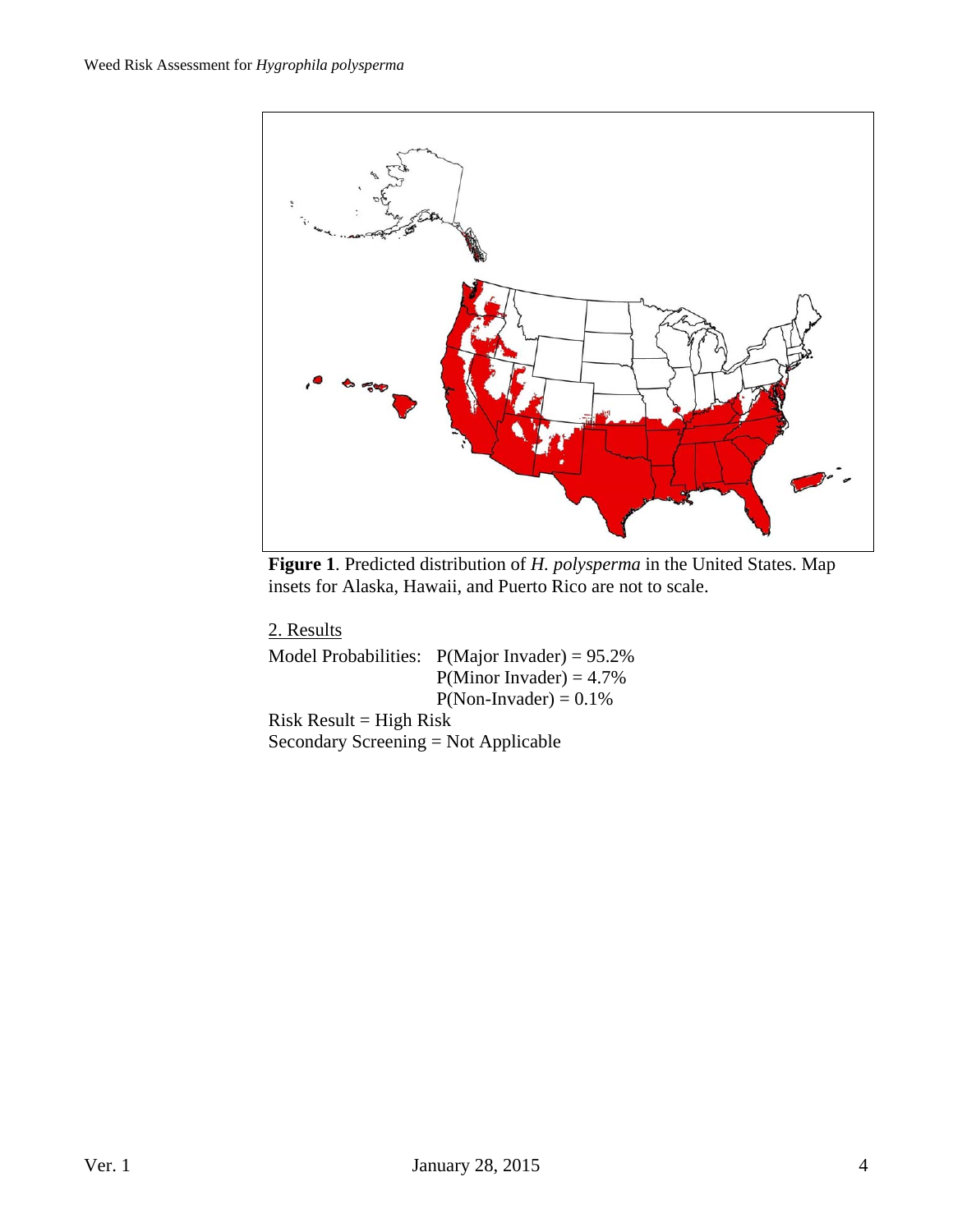

**Figure 2**. *Hygrophila polysperma* risk score (black box) relative to the risk scores of species used to develop and validate the PPQ WRA model (other symbols). See Appendix A for the complete assessment.



**Figure 3**. Model simulation results (N=5,000) for uncertainty around the risk score for *Hygrophila polysperma*. The blue "+" symbol represents the medians of the simulated outcomes. The smallest box contains 50 percent of the outcomes, the second 95 percent, and the largest 99 percent.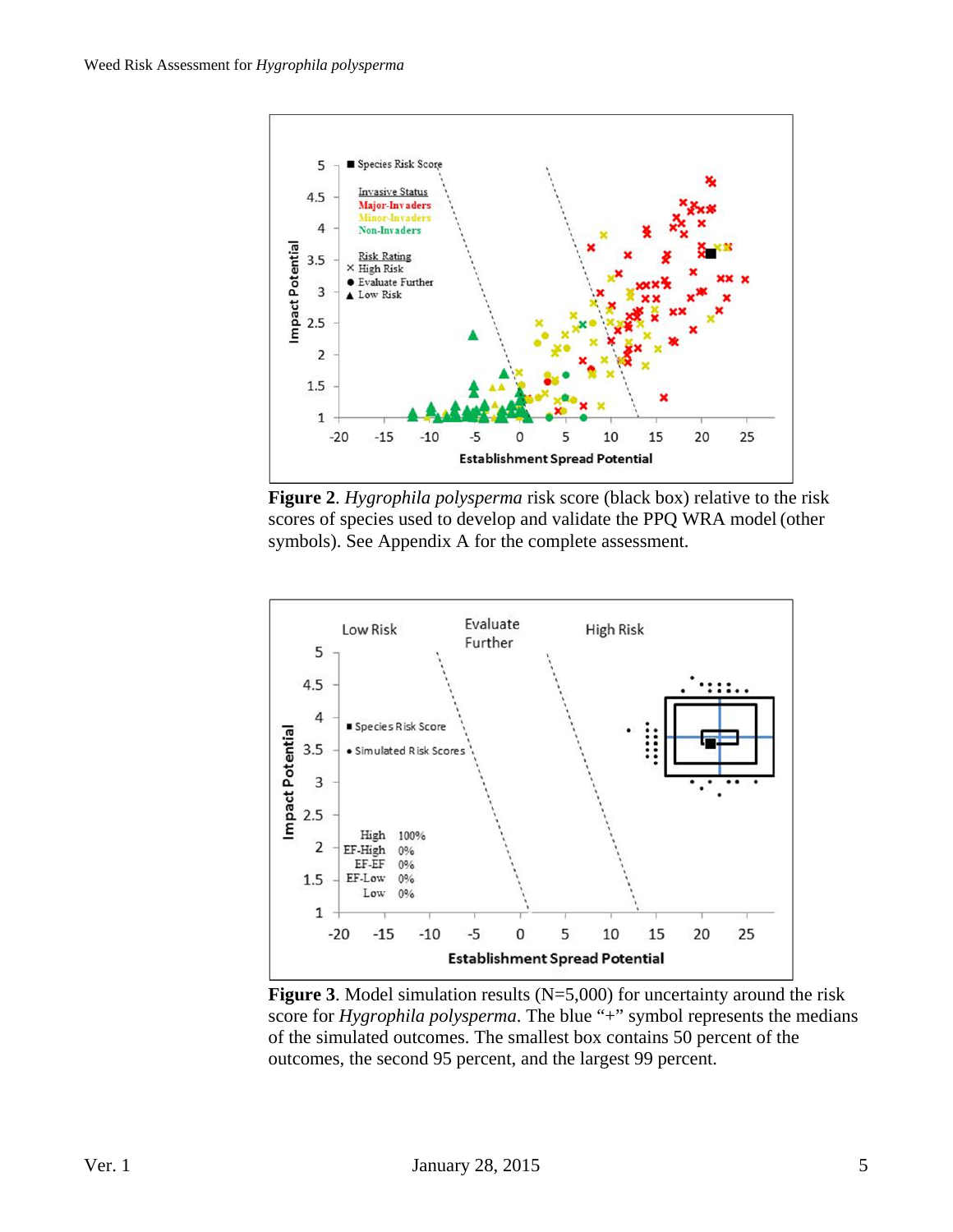### 3. Discussion

The result of the weed risk assessment for *H. polysperma* is High Risk. *Hygrophila polysperma* shares traits in common with other major invaders (Fig. 2) used to develop and validate the PPQ WRA model. One hundred percent of the simulated risk scores received a rating of High Risk, indicating that our result is very robust. The results of this weed risk assessment support *H. polysperma*'s status as a U.S. Federal Noxious Weed and a State Noxious Weed in at least 11 states (NGRP, 2014). Control of existing infestations is challenging; mechanical control can disperse vegetative pieces that re-root to form new plants (Angerstein and Lemke, 1994; Les and Wunderlin, 1981; van Dijk et al., 1986). In experiments, *H. polysperma* stem fragment regrowth surpassed regrowth of even *Hydrilla* fragments (Spencer and Bowes, 1985). *Hygrophila polysperma* can also be difficult to control with herbicides (Cuda and Sutton, 2000), but grass carp can help control infestations in conjunction with herbicide applications (Sutton, 1995).

## 4. Literature Cited

- 7 U.S.C. § 1581-1610. 1939. The Federal Seed Act, Title 7 United States Code § 1581-1610.
- 7 U.S.C. § 7701-7786. 2000. Plant Protection Act, Title 7 United States Code § 7701-7786.
- Amritphale, D., A. Gutch, and A. I. Hsiao. 1993. Acidification, growth promoter and red light effects on germination of skotodormant seeds of *Hygrophila auriculata*. Environmental and Experimental Botany 33(4):471-477.
- Angerstein, M. B., and D. E. Lemke. 1994. First records of the aquatic weed *Hygrophila polysperma* (Acanthaceae) from Texas. Sida 16(2):365-371.
- Bailey, L. H., and E. Z. Bailey. 1976. Hortus Third: A Concise Dictionary of Plants Cultivated in the United States and Canada. Macmillan, London, United Kingdom. 1290 pp.
- Botts, P. S., J. M. Lawrence, B. W. Witz, and C. W. Kovach. 1990. Plasticity in morphology, proximate composition, and energy content of *Hygrophila polysperma* (Roxb.) Anders. Aquatic Botany 36(2):207-214.
- Brochet, A.-L., M. Guillemain, H. Fritz, M. Gauthier-Clerc, and A. J. Green. 2009. The role of migratory ducks in the long-distance dispersal of native plants and the spread of exotic plants in Europe. Ecography 32(6):919-928.
- Chandran, R. P., S. Manju, M. V. Vysakhi, P. K. Shaji, and G. A. Nair. 2013. In vitro antimicrobial activities of *Hygrophila schulli* (Buch.-Ham) leaf and root extracts against clinically important human pathogens. Biomedical & Pharmacology Journal 6(2):421-428.
- Cuda, J. P., and D. L. Sutton. 2000. Is the aquatic weed *Hygrophila*, *Hygrophila polysperma* (Polemoniales: Acanthaceae), a suitable target for classical biological control? Pages 337-348 *in* N. R. Spencer, (ed.). Proceedings of the X International Symposium on Biological Control of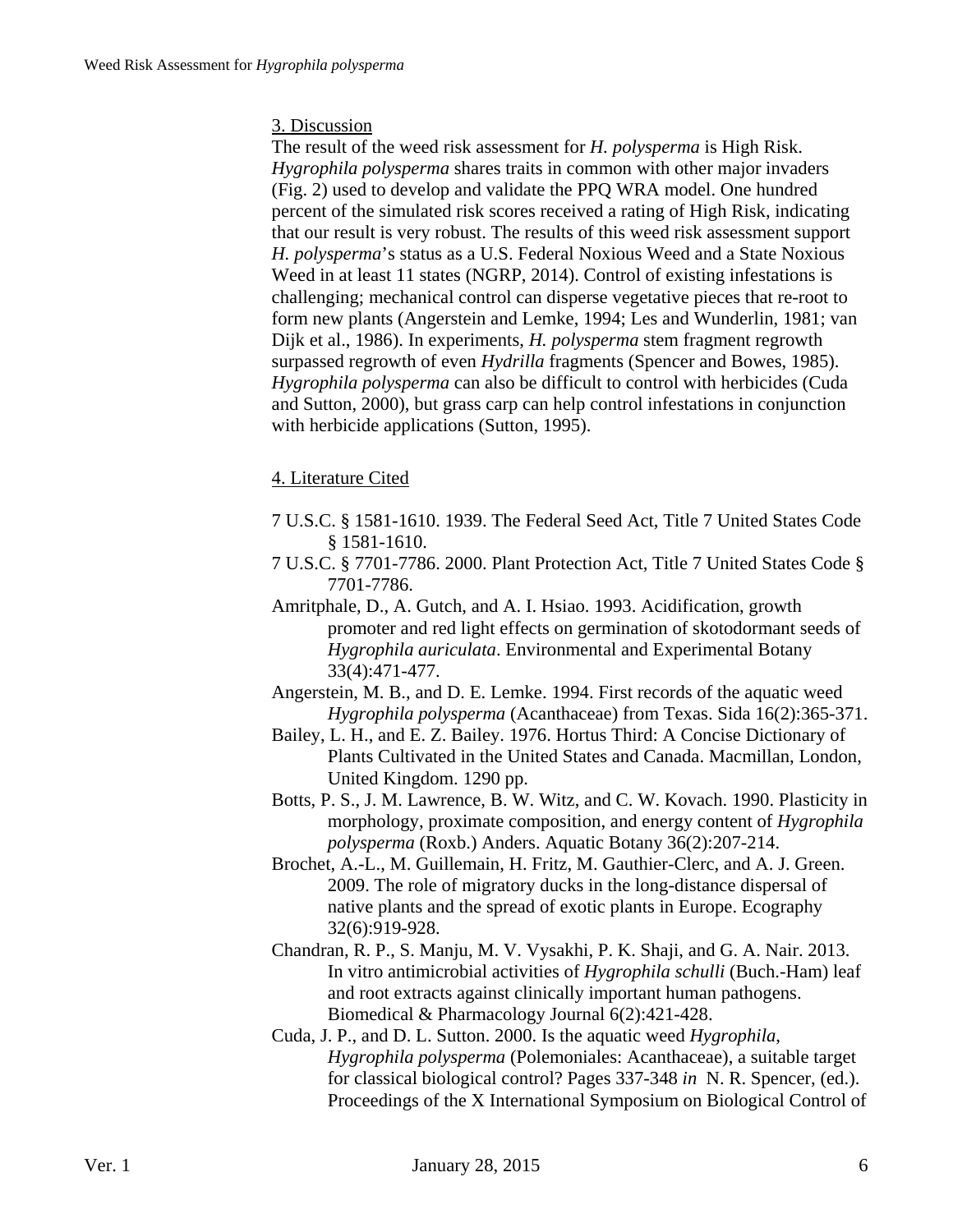Weeds, Montana State University, Bozeman, Montana. July 4-14, 1999.

- Darbyshire, S. J., and R. Prasad (eds.). 2009. Proceedings of the Weeds Across Borders 2008 Conference: The view from the North (May 27–30, 2008; Banff, Alberta, Canada). Alberta Invasive Plants Council, Canada. 289 pp.
- Dave's Garden. 2014. PlantFiles. Dave's Garden. Last accessed July 23, 2013, from http://davesgarden.com/guides/pf/.
- Doyle, R. D., M. D. Francis, and R. M. Smart. 2003. Interference competition between *Ludwigia repens* and *Hygrophila polysperma*: two morphologically similar aquatic plant species. Aquatic Botany 77(3):223-234.
- Duke, D., P. O'Quinn, and D. L. Sutton. 2000. Control of *Hygrophila* and other aquatic weeds in the Old Plantation water control district. Aquatics  $22(3):4-10.$
- EDDMapS. 2014. Early Detection & Distribution Mapping System. The University of Georgia - Center for Invasive Species and Ecosystem Health, Athens, Georgia. Last accessed January 3, 2014, http://www.eddmaps.org/.
- EPPO. 2012. *Hygrophila polysperma* (Acanthaceae). Indian swamp weed. European and Mediterranean Plant Protection Organization (EPPO). Last accessed September 10, 2014, https://www.eppo.int/INVASIVE\_PLANTS/iap\_list/*Hygrophila*\_polys perma.htm.
- Figuerola, J., and A. J. Green. 2002. Dispersal of aquatic organisms by waterbirds: a review of past research and priorities for future studies. Freshwater Biology 47(3):483-494.
- GBIF. 2014. Data Portal. Global Biodiversity Information Facility (GBIF). Last accessed January 3, 2014, http://data.gbif.org/welcome.htm.
- Gorham, P., and J. Hosking. 2013. Weed Alert: *Hygrophila*. New South Wales Department of Primary Industries, New South Wales, Australia. Last accessed March 31, 2014, http://www.dpi.nsw.gov.au/agriculture/pestsweeds/weeds/profiles/*Hygrophila*.
- Gunn, C. R., and C. A. Ritchie. 1988. Identification of disseminules listed in the Federal Noxious Weed Act (Technical Bulletin Number 1719.). United States Department of Agriculture, Agricultural Research Service, U.S.A. 313 pp.
- Heap, I. 2014. The International Survey of Herbicide Resistant Weeds Last accessed January 3, 2014, http://www.weedscience.org.
- Heide-Jørgensen, H. S. 2008. Parasitic Flowering Plants. Brill Publishers, Leiden, The Netherlands. 442 pp.
- Holm, L. G., J. V. Pancho, J. P. Herberger, and D. L. Plucknett. 1979. A Geographical Atlas of World Weeds. Krieger Publishing Company, Malabar, Florida, U.S.A. 391 pp.
- IFAS, U. 2012. Osceola county *Hydrilla* and *Hygrophila* demonstration project website. University of Florida, Institute of Food and Agricultural Sciences, Center for Aquatic and Invasive Plants, Kissimmee, Florida.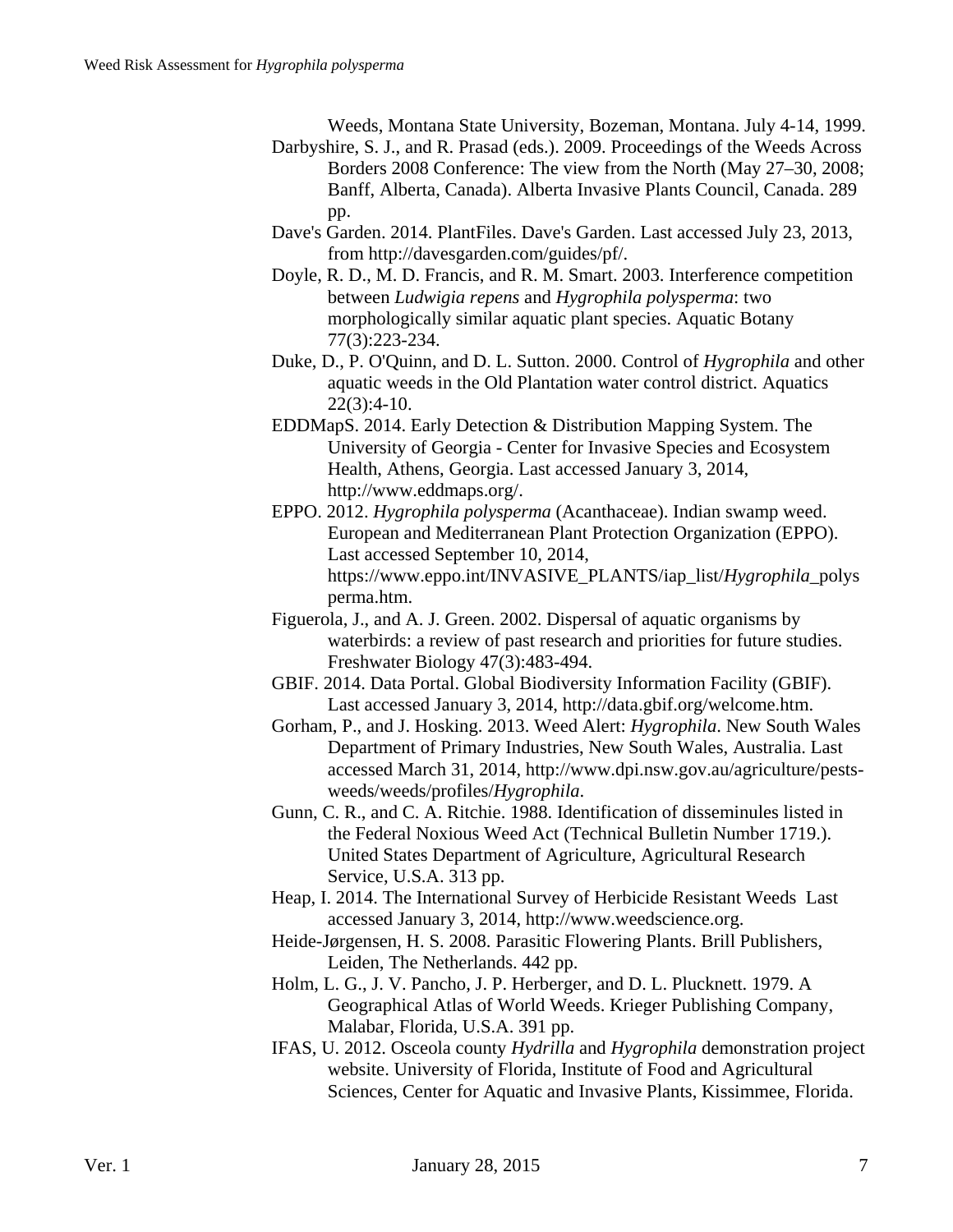Last accessed April 24, 2014,

http://plants.ifas.ufl.edu/osceola/index.html.

- IPPC. 2012. International Standards for Phytosanitary Measures No. 5: Glossary of Phytosanitary Terms. Food and Agriculture Organization of the United Nations, Secretariat of the International Plant Protection Convention (IPPC), Rome, Italy.
- ISSG. 2014. Global Invasive Species Database. The World Conservation Union Species Survival Commission, Invasive Species Specialist Group (ISSG). http://www.issg.org/database/welcome/. (Archived at PERAL).
- Kartesz, J. T. 2014. North American Plant Atlas [maps generated from Kartesz, J.T. 2010. Floristic Synthesis of North America, Version 1.0. Biota of North America Program (BONAP). (in press)]. The Biota of North America Program, Chapel Hill, N.C.
	- http://www.bonap.org/MapSwitchboard.html. (Archived at PERAL).
- Kasselmann, C. 2003. Aquarium plants. Krieger Publishing Company, Malabar, Florida. 518 pp.
- Koop, A., L. Fowler, L. Newton, and B. Caton. 2012. Development and validation of a weed screening tool for the United States. Biological Invasions 14(2):273-294.
- Kovach, C. W., J. P. Kurdziel, R. Bowman, J. Wagner, and J. M. Lawrence. 1992. The effects of stress and disturbance on proximate composition, allocation of production, photosynthesis, respiration, and chlorophyll levels in *Hygrophila polysperma* (Roxb.) Anders. (Acanthaceae). Environmental and Experimental Botany 32(4):479-486.
- Langeland, K. A., and K. C. Burks. 1998. Identification and biology of nonnative plants in Florida's natural areas. University of Florida, Gainesville, Florida.
- Les, D. H., and R. B. Wunderlin. 1981. *Hygrophila polysperma* (Acanthaceae) in Florida. Florida Science 44(3):189-192.
- Maki, K., and S. Galatowitsch. 2004. Movement of invasive aquatic plants into Minnesota (USA) through horticultural trade. Biological Conservation 118(3):389-396.
- Martin, P. G., and J. M. Dowd. 1990. A protein sequence study of the dicotyledons and its relevance to the evolution of the legumes and nitrogen fixation. Australian Systematic Botany 3:91-100.
- Meng, L., and Y. Liu. 2009. Inhibitory effects of *Hygrophila difformis* on the growth of *Microcystis aeruginosa*. Environmental Pollution and Control.
- MFAF. 2009. Aquarium plants in growing medium Denmark Pre-Requisite Requirements for Commodity Risk Assessments. Ministry of Food, Agriculture and Fisheries (MFAF), The Danish Plant Directorate, Denmark, Lyngby, Denmark. 4 pp.
- Moody, K. 1989. Weeds: reported in rice in South and Southeast Asia. International Rice Research Institute (IRRI), Manila, Philippines. 442 pp.
- Mora-Olivo, A., T. F. Daniel, and M. Martínez. 2008. First record in the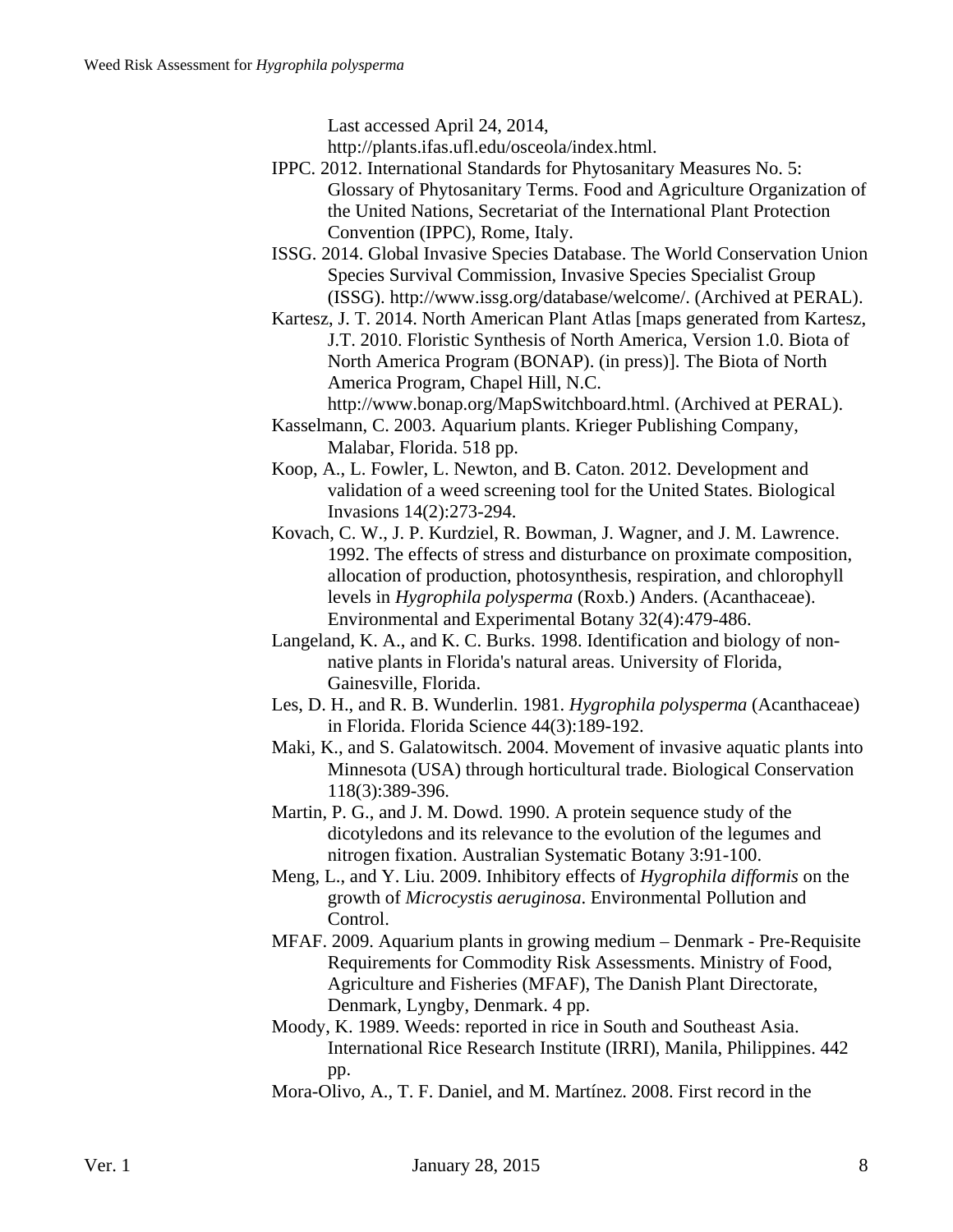Mexican flora of *Hygrophila polysperma* (Acanthaceae), an aquatic weed. Revista Mexicana de Biodiversidad 79(1):265-269.

- Mukherjee, A. 2011. Prospects for classical biological control of the aquatic invasive weed *Hygrophila polysperma* (Acanthaceae), University of Florida, Gainesville, Florida.
- Nault, M. E., and A. Mikulyuk. 2009. East Indian *Hygrophila* (*Hygrophila polysperma*). A technical review of distribution, ecology, impacts, and management. PUB-SS-1049. Wisconsin Department of Natural Resources Bureau of Science Services, Madison, Wisconsin.
- NGRP. 2014. Germplasm Resources Information Network (GRIN). United States Department of Agriculture, Agricultural Research Service, National Genetic Resources Program (NGRP). http://www.arsgrin.gov/cgi-bin/npgs/html/index.pl?language=en. (Archived at PERAL).
- Nickrent, D. 2009. Parasitic plant classification. Southern Illinois University Carbondale, Carbondale, IL, U.S.A. Last accessed June 12, 2009, http://www.parasiticplants.siu.edu/ListParasites.html.
- NRCS. 2014. The PLANTS Database. United States Department of Agriculture, Natural Resources Conservation Service (NRCS), The National Plant Data Center. Last accessed January 3, 2014, http://plants.usda.gov.
- Owens, C. S., J. D. Madsen, R. M. Smart, and R. M. Stewart. 2001. Dispersal of native and nonnative aquatic plant species in the San Marcos River, Texas. Journal of Aquatic Plant Management 39:75-79.
- Pal, D., and K. Samanta. 2011. CNS activities of ethanol extract of aerial parts of *Hygrophila difformis* in mice. Acta Poloniae Pharmaceutica - Drug Research 68(1):75-81.
- Ramey, V., and B. Peichel. 2001. East Indian *Hygrophila*. *Hygrophila polysperma*. Center for Aquatic and Invasive Plants, University of Florida, Institute of Food and Agricultural Sciences Gainesville, Florida. Last accessed November 6, 2013, http://plants.ifas.ufl.edu/node/191.
- Spencer, W., and G. Bowes. 1985. *Limnophila* and *Hygrophila*: A review and physiological assessment of their weed potential in Florida. Journal of Aquatic Plant Management 23:7-16.
- Sutton, D. L. 1995. *Hygrophila* is replacing *Hydrilla* in south Florida. Aquatics 14(3):4-10.
- Sutton, D. L., and P. M. Dingler. 2000. Influence of sediment nutrients on growth of emergent *Hygrophila*. Journal of Aquatic Plant Management 38:55-61.
- van der Pijl, L. 1982. Principles of Dispersal in Higher Plants (3 ed.). Springer-Verlag, Berlin. 214 pp.
- van Dijk, G. M., D. D. Thayer, and W. T. Haller. 1986. Growth of *Hygrophila* and *Hydrilla* in flowing water. Journal of Aquatic Plant Management 24:85-87.
- Weber, E. 2003. Invasive Plant Species of the World: A Reference Guide to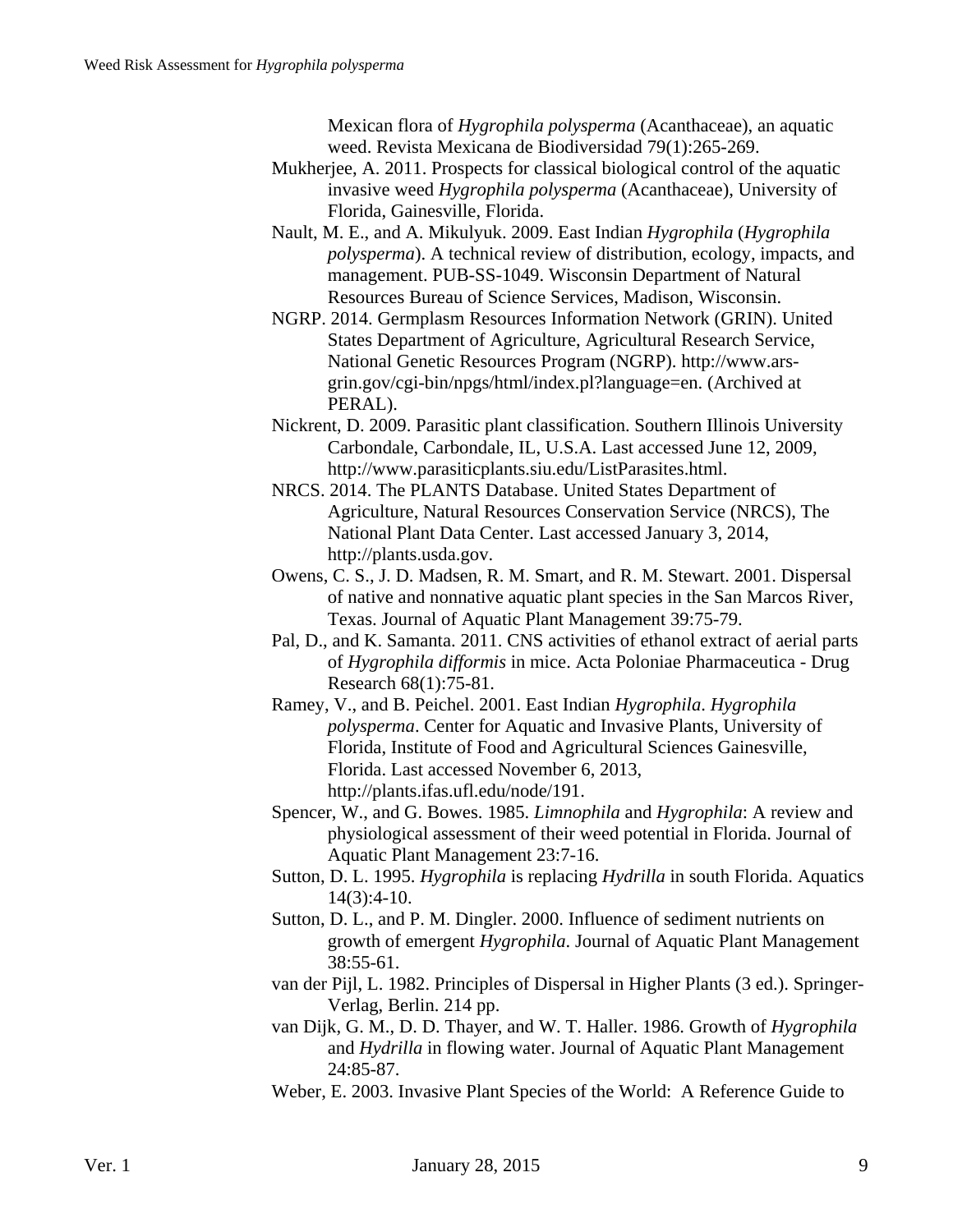Environmental Weeds. CABI Publishing, Wallingford, UK. 548 pp.

- Windeløv, H. 2004. Tropica Aquarium Plants Catalogue. Tropica Aquarium Plants, Egå, Denmark. 97 pp.
- Winterton, S. L. 2014. *Hygrophila* R. Br. Factsheet. Aquarium and Pond Plants of the World. Last accessed October 3, 2014, http://idtools.org/id/aquariumplants/Aquarium\_&\_Pond\_Plants\_of\_the\_ World/key/Aquarium\_&\_Pond\_Plants/Media/Html/Image\_pages/*Hygro phila*\_images.html.
- Zhengyi, W., P. H. Raven, and H. Deyuan. 2014. Flora of China. Missouri Botanical Garden Press, St. Louis, Missouri. Last accessed January 3, 2014, http://flora.huh.harvard.edu/china/.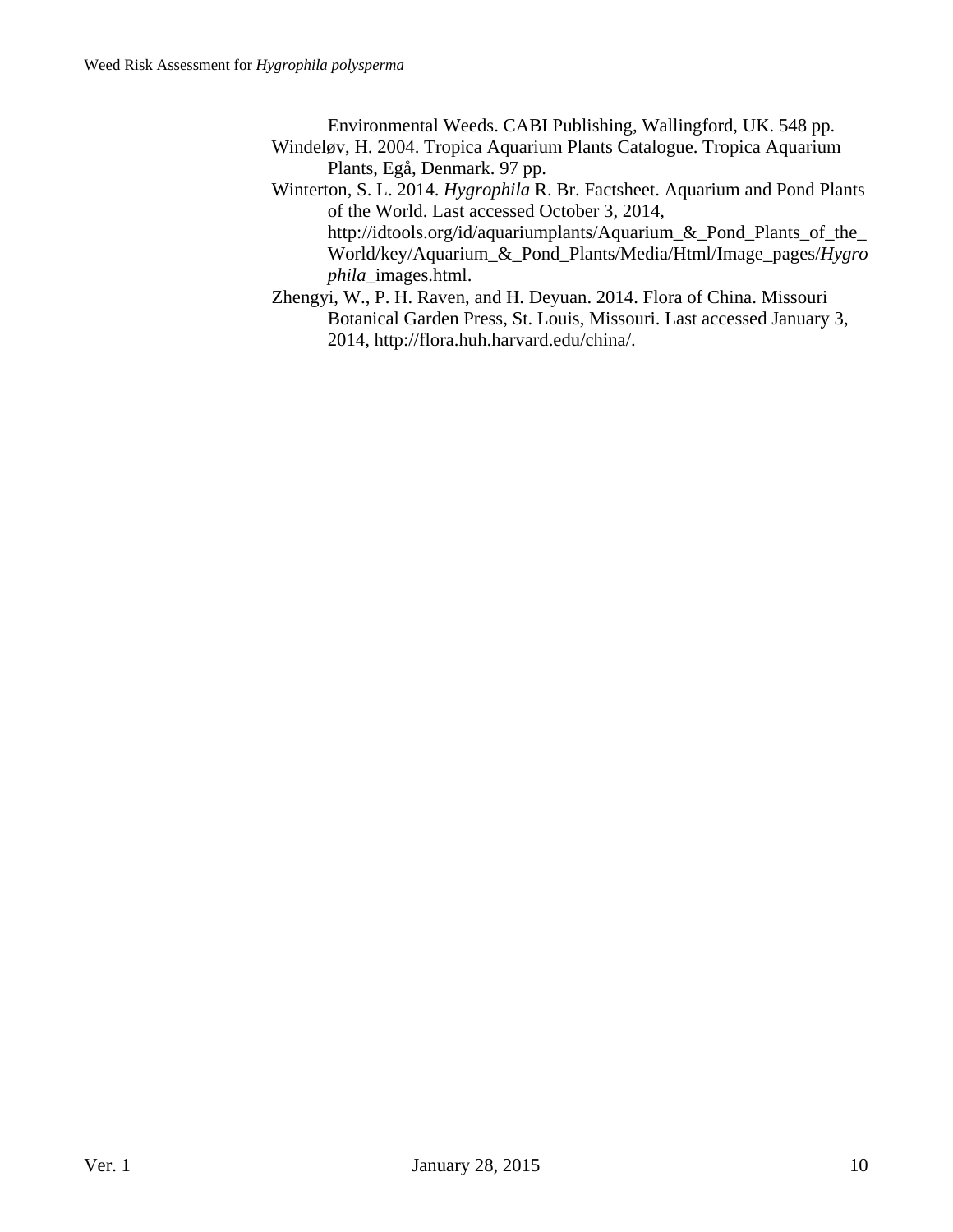**Appendix A**. Weed risk assessment for *Hygrophila polysperma* (Roxb.) T. Anderson (Acanthaceae). The following information came from the original risk assessment, which is available upon request (full responses and all guidance). We modified the information to fit on the page.

| <b>Question ID</b>                                       | Answer -    | <b>Score</b>     | Notes (and references)                                                                                                                                                                                                                                                                                                                                                                                                                                                                                                                                                                                                                                                                                                                                                                                                                                                                       |
|----------------------------------------------------------|-------------|------------------|----------------------------------------------------------------------------------------------------------------------------------------------------------------------------------------------------------------------------------------------------------------------------------------------------------------------------------------------------------------------------------------------------------------------------------------------------------------------------------------------------------------------------------------------------------------------------------------------------------------------------------------------------------------------------------------------------------------------------------------------------------------------------------------------------------------------------------------------------------------------------------------------|
| <b>ESTABLISHMENT/SPREAD POTENTIAL</b>                    | Uncertainty |                  |                                                                                                                                                                                                                                                                                                                                                                                                                                                                                                                                                                                                                                                                                                                                                                                                                                                                                              |
| ES-1 (Status/invasiveness                                | $f - negl$  | 5                | Native to Southeast Asia (Bailey and Bailey, 1976;                                                                                                                                                                                                                                                                                                                                                                                                                                                                                                                                                                                                                                                                                                                                                                                                                                           |
| outside its native range)                                |             |                  | Langeland and Burks, 1998; NGRP, 2014). Naturalized in<br>Lee County, Florida (Les and Wunderlin, 1981); Texas<br>(Angerstein and Lemke, 1994); and Mexico (Mora-Olivo et<br>al., 2008). In Florida, "extensive growth Hygrophila has<br>been found at various locations" (van Dijk et al., 1986).<br>"Subsequent collections [from Florida] have shown [H.<br>polysperma] to be well distributed and established in Lee<br>County" (Les and Wunderlin, 1981). "[E]xpanding problem<br>in south Florida canalsFound in a dozen public lakes and<br>rivers by 1990and in 18 public water bodies by 1994"<br>(Langeland and Burks, 1998). "Hygrophila is continuing to<br>expand its range and become increasingly more abundant"<br>(Cuda and Sutton, 2000). Also occurs in South Carolina<br>and Alabama (Kartesz, 2014). Alternate answers for the<br>Monte Carlo simulation were both "e." |
| ES-2 (Is the species highly<br>domesticated)             | $n - low$   | $\boldsymbol{0}$ | A few cultivars of H. polysperma exist (Dave's Garden,<br>2014) but we found no evidence of breeding efforts to<br>reduce weed potential.                                                                                                                                                                                                                                                                                                                                                                                                                                                                                                                                                                                                                                                                                                                                                    |
| ES-3 (Weedy congeners)                                   | $y - negl$  | 1                | Hygrophila costata, which is native to North and South<br>America, is a Class 2 Regionally Prohibited Weed in New<br>South Wales, Australia (all outbreaks must be reported<br>within 24 hours, eradicated from any sites where it is<br>present, and the plant is prohibited from sale) because H.<br>costata displaces native species and interferes with boating<br>and recreational water activities (Gorham and Hosking,<br>2013). Holm et al. (1979) lists Hygrophila pobeguini as a<br>significant weed in Nigeria, H. angustifolia as a principal<br>weed in Cambodia, and H. phlomoides as a principal weed<br>in India and Cambodia.                                                                                                                                                                                                                                               |
| ES-4 (Shade tolerant at<br>some stage of its life cycle) | $y - negl$  | 1                | Submerged H. polysperma plants have "low light<br>compensation and saturation points for photosynthesis" and<br>can grow at over 2 meters of water depth; "[t]hey are thus<br>shaded-adapted plants and are able to show net $CO2$ uptake<br>under very low light conditions" (Spencer and Bowes,<br>1985). Hygrophila polysperma can also grow at higher<br>light levels, growing fully and partially submerged in<br>water, as well as an emergent plant on the shore (Botts et<br>al., 1990; Spencer and Bowes, 1985). Prefers riverine<br>habitats (Les and Wunderlin, 1981). Low to very high light<br>is recommended for aquarium growth (Windeløv, 2004).                                                                                                                                                                                                                             |
| ES-5 (Climbing or<br>smothering growth form)             | $n - low$   | $\boldsymbol{0}$ | We found no evidence. Hygrophila polysperma is not a<br>vine; it is an aquatic plant in the family Acanthaceae<br>(NGRP, 2014).                                                                                                                                                                                                                                                                                                                                                                                                                                                                                                                                                                                                                                                                                                                                                              |
| ES-6 (Forms dense<br>thickets)                           | y - negl    | $\overline{2}$   | Can form dense mats of submerged vegetation (Langeland<br>and Burks, 1998; Spencer and Bowes, 1985; Weber, 2003),<br>and forms a dense canopy at the water-air surface (Doyle et<br>al., 2003).                                                                                                                                                                                                                                                                                                                                                                                                                                                                                                                                                                                                                                                                                              |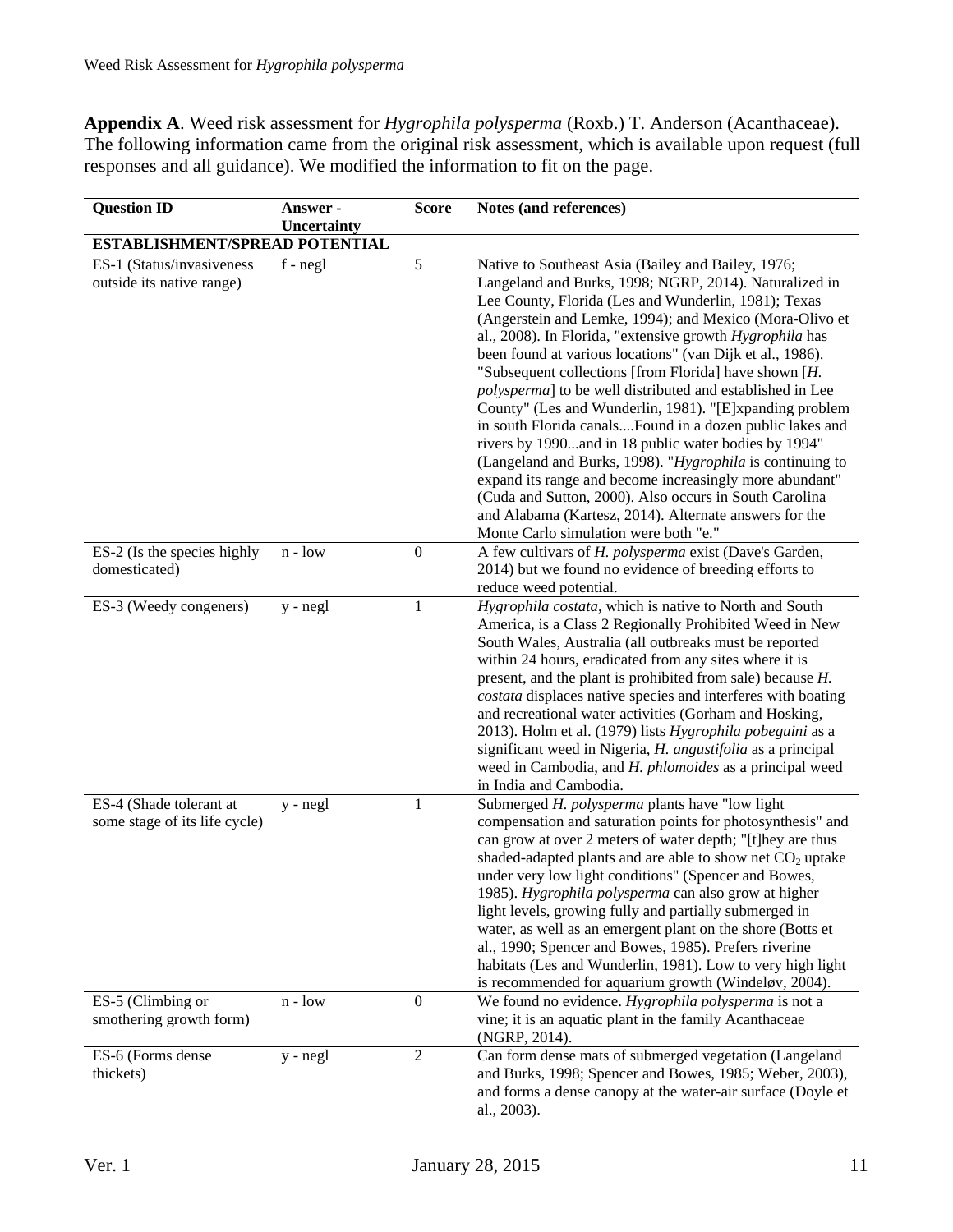| <b>Question ID</b>                                | Answer -<br>Uncertainty | <b>Score</b>     | Notes (and references)                                                                                                                                                                                                                                                                                                                                                                                                                                                                                                                                                                                                                                                                                                                                                                                                                                                                                                                                                                                                                                                                                                                                                                                                                                                                                                                                                                                                                                                                                                                                                 |
|---------------------------------------------------|-------------------------|------------------|------------------------------------------------------------------------------------------------------------------------------------------------------------------------------------------------------------------------------------------------------------------------------------------------------------------------------------------------------------------------------------------------------------------------------------------------------------------------------------------------------------------------------------------------------------------------------------------------------------------------------------------------------------------------------------------------------------------------------------------------------------------------------------------------------------------------------------------------------------------------------------------------------------------------------------------------------------------------------------------------------------------------------------------------------------------------------------------------------------------------------------------------------------------------------------------------------------------------------------------------------------------------------------------------------------------------------------------------------------------------------------------------------------------------------------------------------------------------------------------------------------------------------------------------------------------------|
| ES-7 (Aquatic)                                    | $y - negl$              | 1                | Grows as a submerged or emerged aquatic plant (Les and<br>Wunderlin, 1981; Spencer and Bowes, 1985).                                                                                                                                                                                                                                                                                                                                                                                                                                                                                                                                                                                                                                                                                                                                                                                                                                                                                                                                                                                                                                                                                                                                                                                                                                                                                                                                                                                                                                                                   |
| ES-8 (Grass)                                      | $n - negl$              | $\boldsymbol{0}$ | Not a grass; aquatic plant in the family Acanthaceae<br>(NGRP, 2014).                                                                                                                                                                                                                                                                                                                                                                                                                                                                                                                                                                                                                                                                                                                                                                                                                                                                                                                                                                                                                                                                                                                                                                                                                                                                                                                                                                                                                                                                                                  |
| ES-9 (Nitrogen-fixing<br>woody plant)             | $n - negl$              | $\boldsymbol{0}$ | Herbaceous plant in the family Acanthaceae (Bailey and<br>Bailey, 1976) which is not known to contain nitrogen-<br>fixing species (Martin and Dowd, 1990).                                                                                                                                                                                                                                                                                                                                                                                                                                                                                                                                                                                                                                                                                                                                                                                                                                                                                                                                                                                                                                                                                                                                                                                                                                                                                                                                                                                                             |
| ES-10 (Does it produce<br>viable seeds or spores) | $y - low$               | 1                | Produces seeds (Gunn and Ritchie, 1988; Les and<br>Wunderlin, 1981; Spencer and Bowes, 1985), but it is not<br>known if seeds are a major factor in reproduction in Florida<br>(Spencer and Bowes, 1985; Sutton, 1995). Only emergent<br>plants produce flowers (Kovach et al., 1992). Because<br>seeds may not contribute to dispersal in Florida, we used<br>low uncertainty.                                                                                                                                                                                                                                                                                                                                                                                                                                                                                                                                                                                                                                                                                                                                                                                                                                                                                                                                                                                                                                                                                                                                                                                        |
| ES-11 (Self-compatible or<br>apomictic)           | y - mod                 | $\mathbf{1}$     | "There is a high percentage of seed set in the Florida<br>populations indicating that the species is probably<br>autogamous" (Les and Wunderlin, 1981). We used<br>moderate uncertainty because the author was speculating.                                                                                                                                                                                                                                                                                                                                                                                                                                                                                                                                                                                                                                                                                                                                                                                                                                                                                                                                                                                                                                                                                                                                                                                                                                                                                                                                            |
| ES-12 (Requires special<br>pollinators)           | $n - low$               | $\boldsymbol{0}$ | "The flowers are probably self-pollinating because most set<br>seed" (Sutton, 1995). Based on this evidence, we answered<br>no, because self-pollinating flowers will not require<br>specialist pollinators. However, we used moderate<br>uncertainty because the author was speculating.                                                                                                                                                                                                                                                                                                                                                                                                                                                                                                                                                                                                                                                                                                                                                                                                                                                                                                                                                                                                                                                                                                                                                                                                                                                                              |
| ES-13 (Minimum<br>generation time)                | a - high                | $\overline{2}$   | "Elongation of shoots begins with the increase in water<br>temperature around March. Shoots reach the surface in late<br>spring. During the summer, fragments with numerous<br>adventitious roots break away from the mats. Upon contact<br>with soil they will readily root. During the hot weather of<br>late August the whole shoot will break off near the root<br>crownThe whole mat can sink and produce a new<br>colony, or individual pieces can do so. The old root crowns<br>quickly produce new shoots, which grow slowly during the<br>winter" (ISSG, 2014). The brittle stems fragment easily and<br>readily root to form new stands of plants (Sutton, 1995;<br>Langeland and Burks, 1998). "[A]ble to expand a<br>population rapidly, in one case from 0.04 ha (0.1 acre) to<br>over 0.41 ha (10 acres) in 1 year" (Langeland and Burks,<br>1998). "Hygrophila has a high growth rate and is capable<br>of rapidly expanding a population ten-fold in one year"<br>(Cuda and Sutton, 2000). Annual (Bailey and Bailey,<br>1976). Perennial herb (Les and Wunderlin, 1981). Based on<br>this information, <i>H. polysperma</i> is likely to reproduce at<br>least once a year. However, based on the rapid vegetative<br>spread of this plant, we answered "a" because we think H.<br>polysperma can reproduce several times a year<br>vegetatively. Because the generative time for $H$ .<br>polysperma is not explicitly stated in the literature, we used<br>high uncertainty. The alternate answers for the Monte Carlo<br>simulation were both "b." |
| ES-14 (Prolific<br>reproduction)                  | $? - max$               | $\boldsymbol{0}$ | Unknown. "Each flower may produce 20 to 30 seeds, but it<br>is unknown whether the seeds are a major factor in the<br>reproduction and spread of [the] species" (Sutton, 1995).                                                                                                                                                                                                                                                                                                                                                                                                                                                                                                                                                                                                                                                                                                                                                                                                                                                                                                                                                                                                                                                                                                                                                                                                                                                                                                                                                                                        |
| ES-15 (Propagules likely                          | y - negl                | $\mathbf{1}$     | This species was initially misidentified as a species of                                                                                                                                                                                                                                                                                                                                                                                                                                                                                                                                                                                                                                                                                                                                                                                                                                                                                                                                                                                                                                                                                                                                                                                                                                                                                                                                                                                                                                                                                                               |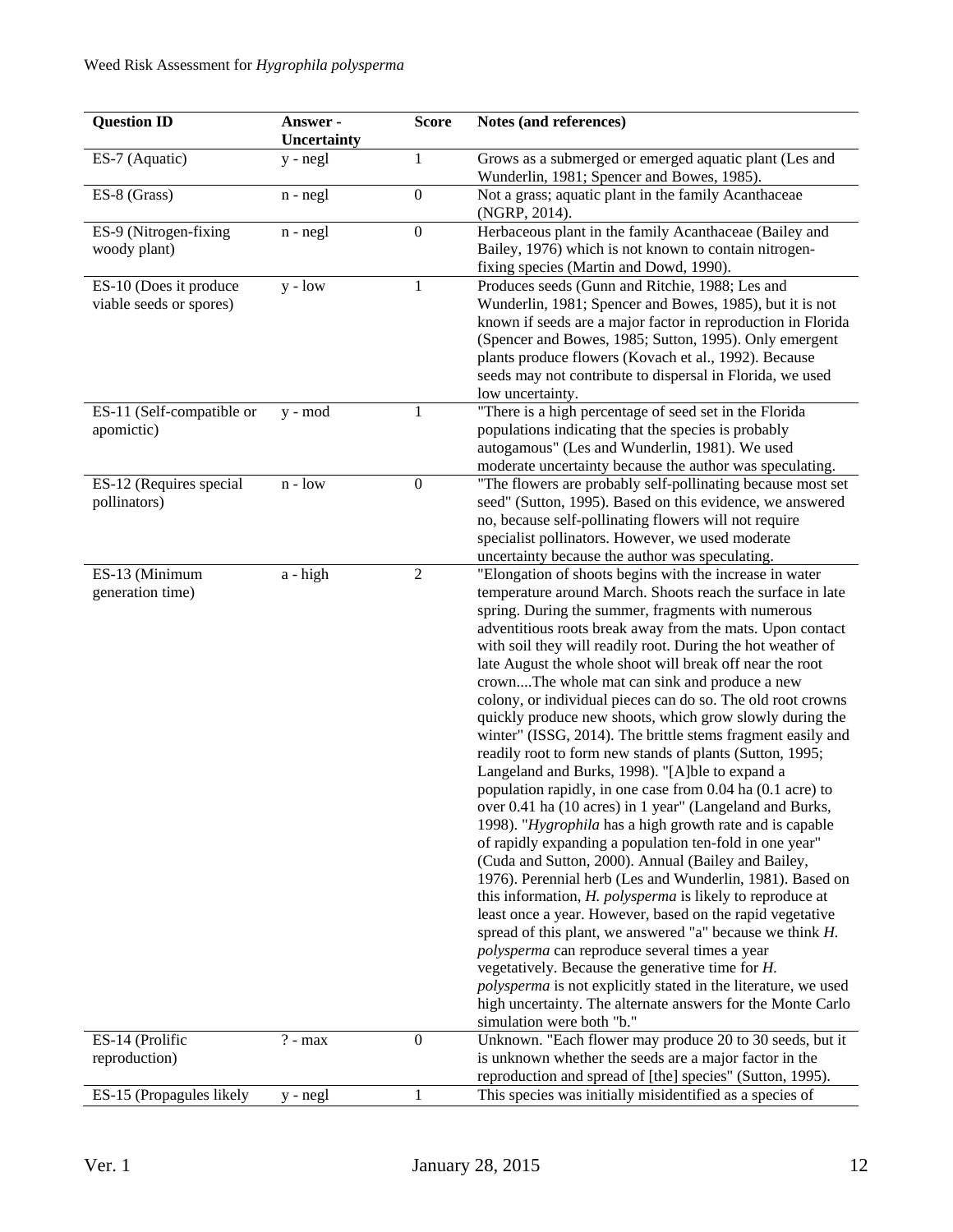| Ludwigia and given the common name "oriental ludwigia"<br>to be dispersed<br>unintentionally by people)<br>when it was first introduced to the aquarium trade<br>(Angerstein and Lemke, 1994). Les and Wunderlin (1981)<br>thought that H. polysperma became established in Florida<br>as "the result of the careless disposal of cultivated<br>aquarium specimens[or] it was planted in Florida to<br>supply local aquarium plant dealers andhas escaped."<br>Angerstein and Lemke (1994) surmised that H. polysperma<br>was introduced into Texas "directly through cultivation by<br>local aquatic plant nurseriesor indirectly through careless<br>dumping by aquarists."<br>$\sqrt{2}$<br>"It is also possible for <i>H. polysperma</i> to be a 'hitchhiker'<br>$y - low$<br>ES-16 (Propagules likely<br>plant with other species ordered through water garden<br>to disperse in trade as<br>contaminants or<br>catalogs" (Nault and Mikulyuk, 2009). Listed as a potential<br>seed contaminant by in the GRIN database (NGRP, 2014).<br>hitchhikers)<br>Aquatic plants in general are easily moved with aquatic<br>organisms in the horticultural trade (Maki and<br>Galatowitsch, 2004).<br>ES-17 (Number of natural<br>$\overline{2}$<br>$\boldsymbol{0}$<br>Fruit and seed description used to answer questions ES-17a<br>through ES-17e: "Fruit a capsule, 4-6 mm long, explosively<br>dispersal vectors)<br>dehiscent by 2 valves. Seeds minute" (Les and Wunderlin,<br>1981). 20-30 seeds per capsule (Zhengyi et al., 2014).<br>ES-17a (Wind dispersal)<br>We found no evidence. The related species H. costata is<br>n - mod<br>described as spreading by wind and water (Gorham and<br>Hosking, 2013) but this may be referring to wind moving<br>the plant stems along the water surface.<br>ES-17b (Water dispersal)<br>Species of Hygrophila " have adpressed seed hairs, which<br>$y - negl$<br>are erected in water to form a slimy mass" that enlarges the<br>surface area of the seeds and allows the seeds to float on<br>water (van der Pijl, 1982). Stem fragments float to new<br>areas to produce new populations (Sutton, 1995).<br>ES-17c (Bird dispersal)<br>$? - max$<br>Aquatic plants in general are frequently dispersed by<br>waterfowl (Brochet et al., 2009; Figuerola and Green,<br>2002) but we found no direct evidence that this occurs for | <b>Question ID</b> | Answer -    | <b>Score</b> | Notes (and references) |
|--------------------------------------------------------------------------------------------------------------------------------------------------------------------------------------------------------------------------------------------------------------------------------------------------------------------------------------------------------------------------------------------------------------------------------------------------------------------------------------------------------------------------------------------------------------------------------------------------------------------------------------------------------------------------------------------------------------------------------------------------------------------------------------------------------------------------------------------------------------------------------------------------------------------------------------------------------------------------------------------------------------------------------------------------------------------------------------------------------------------------------------------------------------------------------------------------------------------------------------------------------------------------------------------------------------------------------------------------------------------------------------------------------------------------------------------------------------------------------------------------------------------------------------------------------------------------------------------------------------------------------------------------------------------------------------------------------------------------------------------------------------------------------------------------------------------------------------------------------------------------------------------------------------------------------------------------------------------------------------------------------------------------------------------------------------------------------------------------------------------------------------------------------------------------------------------------------------------------------------------------------------------------------------------------------------------------------------------------------------------------------------|--------------------|-------------|--------------|------------------------|
|                                                                                                                                                                                                                                                                                                                                                                                                                                                                                                                                                                                                                                                                                                                                                                                                                                                                                                                                                                                                                                                                                                                                                                                                                                                                                                                                                                                                                                                                                                                                                                                                                                                                                                                                                                                                                                                                                                                                                                                                                                                                                                                                                                                                                                                                                                                                                                                      |                    | Uncertainty |              |                        |
|                                                                                                                                                                                                                                                                                                                                                                                                                                                                                                                                                                                                                                                                                                                                                                                                                                                                                                                                                                                                                                                                                                                                                                                                                                                                                                                                                                                                                                                                                                                                                                                                                                                                                                                                                                                                                                                                                                                                                                                                                                                                                                                                                                                                                                                                                                                                                                                      |                    |             |              |                        |
|                                                                                                                                                                                                                                                                                                                                                                                                                                                                                                                                                                                                                                                                                                                                                                                                                                                                                                                                                                                                                                                                                                                                                                                                                                                                                                                                                                                                                                                                                                                                                                                                                                                                                                                                                                                                                                                                                                                                                                                                                                                                                                                                                                                                                                                                                                                                                                                      |                    |             |              |                        |
|                                                                                                                                                                                                                                                                                                                                                                                                                                                                                                                                                                                                                                                                                                                                                                                                                                                                                                                                                                                                                                                                                                                                                                                                                                                                                                                                                                                                                                                                                                                                                                                                                                                                                                                                                                                                                                                                                                                                                                                                                                                                                                                                                                                                                                                                                                                                                                                      |                    |             |              |                        |
|                                                                                                                                                                                                                                                                                                                                                                                                                                                                                                                                                                                                                                                                                                                                                                                                                                                                                                                                                                                                                                                                                                                                                                                                                                                                                                                                                                                                                                                                                                                                                                                                                                                                                                                                                                                                                                                                                                                                                                                                                                                                                                                                                                                                                                                                                                                                                                                      |                    |             |              |                        |
|                                                                                                                                                                                                                                                                                                                                                                                                                                                                                                                                                                                                                                                                                                                                                                                                                                                                                                                                                                                                                                                                                                                                                                                                                                                                                                                                                                                                                                                                                                                                                                                                                                                                                                                                                                                                                                                                                                                                                                                                                                                                                                                                                                                                                                                                                                                                                                                      |                    |             |              |                        |
|                                                                                                                                                                                                                                                                                                                                                                                                                                                                                                                                                                                                                                                                                                                                                                                                                                                                                                                                                                                                                                                                                                                                                                                                                                                                                                                                                                                                                                                                                                                                                                                                                                                                                                                                                                                                                                                                                                                                                                                                                                                                                                                                                                                                                                                                                                                                                                                      |                    |             |              |                        |
|                                                                                                                                                                                                                                                                                                                                                                                                                                                                                                                                                                                                                                                                                                                                                                                                                                                                                                                                                                                                                                                                                                                                                                                                                                                                                                                                                                                                                                                                                                                                                                                                                                                                                                                                                                                                                                                                                                                                                                                                                                                                                                                                                                                                                                                                                                                                                                                      |                    |             |              |                        |
|                                                                                                                                                                                                                                                                                                                                                                                                                                                                                                                                                                                                                                                                                                                                                                                                                                                                                                                                                                                                                                                                                                                                                                                                                                                                                                                                                                                                                                                                                                                                                                                                                                                                                                                                                                                                                                                                                                                                                                                                                                                                                                                                                                                                                                                                                                                                                                                      |                    |             |              |                        |
|                                                                                                                                                                                                                                                                                                                                                                                                                                                                                                                                                                                                                                                                                                                                                                                                                                                                                                                                                                                                                                                                                                                                                                                                                                                                                                                                                                                                                                                                                                                                                                                                                                                                                                                                                                                                                                                                                                                                                                                                                                                                                                                                                                                                                                                                                                                                                                                      |                    |             |              |                        |
|                                                                                                                                                                                                                                                                                                                                                                                                                                                                                                                                                                                                                                                                                                                                                                                                                                                                                                                                                                                                                                                                                                                                                                                                                                                                                                                                                                                                                                                                                                                                                                                                                                                                                                                                                                                                                                                                                                                                                                                                                                                                                                                                                                                                                                                                                                                                                                                      |                    |             |              |                        |
|                                                                                                                                                                                                                                                                                                                                                                                                                                                                                                                                                                                                                                                                                                                                                                                                                                                                                                                                                                                                                                                                                                                                                                                                                                                                                                                                                                                                                                                                                                                                                                                                                                                                                                                                                                                                                                                                                                                                                                                                                                                                                                                                                                                                                                                                                                                                                                                      |                    |             |              |                        |
|                                                                                                                                                                                                                                                                                                                                                                                                                                                                                                                                                                                                                                                                                                                                                                                                                                                                                                                                                                                                                                                                                                                                                                                                                                                                                                                                                                                                                                                                                                                                                                                                                                                                                                                                                                                                                                                                                                                                                                                                                                                                                                                                                                                                                                                                                                                                                                                      |                    |             |              |                        |
|                                                                                                                                                                                                                                                                                                                                                                                                                                                                                                                                                                                                                                                                                                                                                                                                                                                                                                                                                                                                                                                                                                                                                                                                                                                                                                                                                                                                                                                                                                                                                                                                                                                                                                                                                                                                                                                                                                                                                                                                                                                                                                                                                                                                                                                                                                                                                                                      |                    |             |              |                        |
|                                                                                                                                                                                                                                                                                                                                                                                                                                                                                                                                                                                                                                                                                                                                                                                                                                                                                                                                                                                                                                                                                                                                                                                                                                                                                                                                                                                                                                                                                                                                                                                                                                                                                                                                                                                                                                                                                                                                                                                                                                                                                                                                                                                                                                                                                                                                                                                      |                    |             |              |                        |
|                                                                                                                                                                                                                                                                                                                                                                                                                                                                                                                                                                                                                                                                                                                                                                                                                                                                                                                                                                                                                                                                                                                                                                                                                                                                                                                                                                                                                                                                                                                                                                                                                                                                                                                                                                                                                                                                                                                                                                                                                                                                                                                                                                                                                                                                                                                                                                                      |                    |             |              |                        |
|                                                                                                                                                                                                                                                                                                                                                                                                                                                                                                                                                                                                                                                                                                                                                                                                                                                                                                                                                                                                                                                                                                                                                                                                                                                                                                                                                                                                                                                                                                                                                                                                                                                                                                                                                                                                                                                                                                                                                                                                                                                                                                                                                                                                                                                                                                                                                                                      |                    |             |              |                        |
|                                                                                                                                                                                                                                                                                                                                                                                                                                                                                                                                                                                                                                                                                                                                                                                                                                                                                                                                                                                                                                                                                                                                                                                                                                                                                                                                                                                                                                                                                                                                                                                                                                                                                                                                                                                                                                                                                                                                                                                                                                                                                                                                                                                                                                                                                                                                                                                      |                    |             |              |                        |
|                                                                                                                                                                                                                                                                                                                                                                                                                                                                                                                                                                                                                                                                                                                                                                                                                                                                                                                                                                                                                                                                                                                                                                                                                                                                                                                                                                                                                                                                                                                                                                                                                                                                                                                                                                                                                                                                                                                                                                                                                                                                                                                                                                                                                                                                                                                                                                                      |                    |             |              |                        |
|                                                                                                                                                                                                                                                                                                                                                                                                                                                                                                                                                                                                                                                                                                                                                                                                                                                                                                                                                                                                                                                                                                                                                                                                                                                                                                                                                                                                                                                                                                                                                                                                                                                                                                                                                                                                                                                                                                                                                                                                                                                                                                                                                                                                                                                                                                                                                                                      |                    |             |              |                        |
|                                                                                                                                                                                                                                                                                                                                                                                                                                                                                                                                                                                                                                                                                                                                                                                                                                                                                                                                                                                                                                                                                                                                                                                                                                                                                                                                                                                                                                                                                                                                                                                                                                                                                                                                                                                                                                                                                                                                                                                                                                                                                                                                                                                                                                                                                                                                                                                      |                    |             |              |                        |
|                                                                                                                                                                                                                                                                                                                                                                                                                                                                                                                                                                                                                                                                                                                                                                                                                                                                                                                                                                                                                                                                                                                                                                                                                                                                                                                                                                                                                                                                                                                                                                                                                                                                                                                                                                                                                                                                                                                                                                                                                                                                                                                                                                                                                                                                                                                                                                                      |                    |             |              |                        |
|                                                                                                                                                                                                                                                                                                                                                                                                                                                                                                                                                                                                                                                                                                                                                                                                                                                                                                                                                                                                                                                                                                                                                                                                                                                                                                                                                                                                                                                                                                                                                                                                                                                                                                                                                                                                                                                                                                                                                                                                                                                                                                                                                                                                                                                                                                                                                                                      |                    |             |              |                        |
|                                                                                                                                                                                                                                                                                                                                                                                                                                                                                                                                                                                                                                                                                                                                                                                                                                                                                                                                                                                                                                                                                                                                                                                                                                                                                                                                                                                                                                                                                                                                                                                                                                                                                                                                                                                                                                                                                                                                                                                                                                                                                                                                                                                                                                                                                                                                                                                      |                    |             |              |                        |
|                                                                                                                                                                                                                                                                                                                                                                                                                                                                                                                                                                                                                                                                                                                                                                                                                                                                                                                                                                                                                                                                                                                                                                                                                                                                                                                                                                                                                                                                                                                                                                                                                                                                                                                                                                                                                                                                                                                                                                                                                                                                                                                                                                                                                                                                                                                                                                                      |                    |             |              |                        |
|                                                                                                                                                                                                                                                                                                                                                                                                                                                                                                                                                                                                                                                                                                                                                                                                                                                                                                                                                                                                                                                                                                                                                                                                                                                                                                                                                                                                                                                                                                                                                                                                                                                                                                                                                                                                                                                                                                                                                                                                                                                                                                                                                                                                                                                                                                                                                                                      |                    |             |              |                        |
|                                                                                                                                                                                                                                                                                                                                                                                                                                                                                                                                                                                                                                                                                                                                                                                                                                                                                                                                                                                                                                                                                                                                                                                                                                                                                                                                                                                                                                                                                                                                                                                                                                                                                                                                                                                                                                                                                                                                                                                                                                                                                                                                                                                                                                                                                                                                                                                      |                    |             |              |                        |
|                                                                                                                                                                                                                                                                                                                                                                                                                                                                                                                                                                                                                                                                                                                                                                                                                                                                                                                                                                                                                                                                                                                                                                                                                                                                                                                                                                                                                                                                                                                                                                                                                                                                                                                                                                                                                                                                                                                                                                                                                                                                                                                                                                                                                                                                                                                                                                                      |                    |             |              |                        |
|                                                                                                                                                                                                                                                                                                                                                                                                                                                                                                                                                                                                                                                                                                                                                                                                                                                                                                                                                                                                                                                                                                                                                                                                                                                                                                                                                                                                                                                                                                                                                                                                                                                                                                                                                                                                                                                                                                                                                                                                                                                                                                                                                                                                                                                                                                                                                                                      |                    |             |              |                        |
|                                                                                                                                                                                                                                                                                                                                                                                                                                                                                                                                                                                                                                                                                                                                                                                                                                                                                                                                                                                                                                                                                                                                                                                                                                                                                                                                                                                                                                                                                                                                                                                                                                                                                                                                                                                                                                                                                                                                                                                                                                                                                                                                                                                                                                                                                                                                                                                      |                    |             |              |                        |
|                                                                                                                                                                                                                                                                                                                                                                                                                                                                                                                                                                                                                                                                                                                                                                                                                                                                                                                                                                                                                                                                                                                                                                                                                                                                                                                                                                                                                                                                                                                                                                                                                                                                                                                                                                                                                                                                                                                                                                                                                                                                                                                                                                                                                                                                                                                                                                                      |                    |             |              |                        |
|                                                                                                                                                                                                                                                                                                                                                                                                                                                                                                                                                                                                                                                                                                                                                                                                                                                                                                                                                                                                                                                                                                                                                                                                                                                                                                                                                                                                                                                                                                                                                                                                                                                                                                                                                                                                                                                                                                                                                                                                                                                                                                                                                                                                                                                                                                                                                                                      |                    |             |              |                        |
|                                                                                                                                                                                                                                                                                                                                                                                                                                                                                                                                                                                                                                                                                                                                                                                                                                                                                                                                                                                                                                                                                                                                                                                                                                                                                                                                                                                                                                                                                                                                                                                                                                                                                                                                                                                                                                                                                                                                                                                                                                                                                                                                                                                                                                                                                                                                                                                      |                    |             |              |                        |
|                                                                                                                                                                                                                                                                                                                                                                                                                                                                                                                                                                                                                                                                                                                                                                                                                                                                                                                                                                                                                                                                                                                                                                                                                                                                                                                                                                                                                                                                                                                                                                                                                                                                                                                                                                                                                                                                                                                                                                                                                                                                                                                                                                                                                                                                                                                                                                                      |                    |             |              |                        |
| Hygrophila. Thus, we answered unknown.                                                                                                                                                                                                                                                                                                                                                                                                                                                                                                                                                                                                                                                                                                                                                                                                                                                                                                                                                                                                                                                                                                                                                                                                                                                                                                                                                                                                                                                                                                                                                                                                                                                                                                                                                                                                                                                                                                                                                                                                                                                                                                                                                                                                                                                                                                                                               |                    |             |              |                        |
| ES-17d (Animal external<br>Hygrophila polysperma is transported "by wildlife moving<br>$y - mod$                                                                                                                                                                                                                                                                                                                                                                                                                                                                                                                                                                                                                                                                                                                                                                                                                                                                                                                                                                                                                                                                                                                                                                                                                                                                                                                                                                                                                                                                                                                                                                                                                                                                                                                                                                                                                                                                                                                                                                                                                                                                                                                                                                                                                                                                                     |                    |             |              |                        |
| between water bodies" (Nault and Mikulyuk, 2009). The<br>dispersal)                                                                                                                                                                                                                                                                                                                                                                                                                                                                                                                                                                                                                                                                                                                                                                                                                                                                                                                                                                                                                                                                                                                                                                                                                                                                                                                                                                                                                                                                                                                                                                                                                                                                                                                                                                                                                                                                                                                                                                                                                                                                                                                                                                                                                                                                                                                  |                    |             |              |                        |
| related species H. costata spreads to new areas "when seeds                                                                                                                                                                                                                                                                                                                                                                                                                                                                                                                                                                                                                                                                                                                                                                                                                                                                                                                                                                                                                                                                                                                                                                                                                                                                                                                                                                                                                                                                                                                                                                                                                                                                                                                                                                                                                                                                                                                                                                                                                                                                                                                                                                                                                                                                                                                          |                    |             |              |                        |
| and plant fragments attach to animals" (Gorham and                                                                                                                                                                                                                                                                                                                                                                                                                                                                                                                                                                                                                                                                                                                                                                                                                                                                                                                                                                                                                                                                                                                                                                                                                                                                                                                                                                                                                                                                                                                                                                                                                                                                                                                                                                                                                                                                                                                                                                                                                                                                                                                                                                                                                                                                                                                                   |                    |             |              |                        |
| Hosking, 2013). Because there was little information about                                                                                                                                                                                                                                                                                                                                                                                                                                                                                                                                                                                                                                                                                                                                                                                                                                                                                                                                                                                                                                                                                                                                                                                                                                                                                                                                                                                                                                                                                                                                                                                                                                                                                                                                                                                                                                                                                                                                                                                                                                                                                                                                                                                                                                                                                                                           |                    |             |              |                        |
| this dispersal method, we used moderate uncertainty.                                                                                                                                                                                                                                                                                                                                                                                                                                                                                                                                                                                                                                                                                                                                                                                                                                                                                                                                                                                                                                                                                                                                                                                                                                                                                                                                                                                                                                                                                                                                                                                                                                                                                                                                                                                                                                                                                                                                                                                                                                                                                                                                                                                                                                                                                                                                 |                    |             |              |                        |
| ES-17e (Animal internal<br>We found no evidence that $H.$ polysperma is dispersed this<br>n - mod                                                                                                                                                                                                                                                                                                                                                                                                                                                                                                                                                                                                                                                                                                                                                                                                                                                                                                                                                                                                                                                                                                                                                                                                                                                                                                                                                                                                                                                                                                                                                                                                                                                                                                                                                                                                                                                                                                                                                                                                                                                                                                                                                                                                                                                                                    |                    |             |              |                        |
| dispersal)<br>way.                                                                                                                                                                                                                                                                                                                                                                                                                                                                                                                                                                                                                                                                                                                                                                                                                                                                                                                                                                                                                                                                                                                                                                                                                                                                                                                                                                                                                                                                                                                                                                                                                                                                                                                                                                                                                                                                                                                                                                                                                                                                                                                                                                                                                                                                                                                                                                   |                    |             |              |                        |
| Unknown. We found no evidence about seed dormancy in<br>ES-18 (Evidence that a<br>$\boldsymbol{0}$<br>$? - max$                                                                                                                                                                                                                                                                                                                                                                                                                                                                                                                                                                                                                                                                                                                                                                                                                                                                                                                                                                                                                                                                                                                                                                                                                                                                                                                                                                                                                                                                                                                                                                                                                                                                                                                                                                                                                                                                                                                                                                                                                                                                                                                                                                                                                                                                      |                    |             |              |                        |
| $persistent (>1yr)$ propagule<br>H. polysperma. However, secondary dormancy (when                                                                                                                                                                                                                                                                                                                                                                                                                                                                                                                                                                                                                                                                                                                                                                                                                                                                                                                                                                                                                                                                                                                                                                                                                                                                                                                                                                                                                                                                                                                                                                                                                                                                                                                                                                                                                                                                                                                                                                                                                                                                                                                                                                                                                                                                                                    |                    |             |              |                        |
| seeds become dormant under certain unfavorable<br>bank (seed bank) is                                                                                                                                                                                                                                                                                                                                                                                                                                                                                                                                                                                                                                                                                                                                                                                                                                                                                                                                                                                                                                                                                                                                                                                                                                                                                                                                                                                                                                                                                                                                                                                                                                                                                                                                                                                                                                                                                                                                                                                                                                                                                                                                                                                                                                                                                                                |                    |             |              |                        |
| environmental conditions) can be triggered in the related<br>formed)                                                                                                                                                                                                                                                                                                                                                                                                                                                                                                                                                                                                                                                                                                                                                                                                                                                                                                                                                                                                                                                                                                                                                                                                                                                                                                                                                                                                                                                                                                                                                                                                                                                                                                                                                                                                                                                                                                                                                                                                                                                                                                                                                                                                                                                                                                                 |                    |             |              |                        |
| species H. auriculata by storing seeds in the dark for 5-20                                                                                                                                                                                                                                                                                                                                                                                                                                                                                                                                                                                                                                                                                                                                                                                                                                                                                                                                                                                                                                                                                                                                                                                                                                                                                                                                                                                                                                                                                                                                                                                                                                                                                                                                                                                                                                                                                                                                                                                                                                                                                                                                                                                                                                                                                                                          |                    |             |              |                        |
| days (Amritphale et al., 1993).                                                                                                                                                                                                                                                                                                                                                                                                                                                                                                                                                                                                                                                                                                                                                                                                                                                                                                                                                                                                                                                                                                                                                                                                                                                                                                                                                                                                                                                                                                                                                                                                                                                                                                                                                                                                                                                                                                                                                                                                                                                                                                                                                                                                                                                                                                                                                      |                    |             |              |                        |
| ES-19 (Tolerates/benefits<br>1<br>Mutilation of plants is likely to disperse H. polysperma,<br>$y - negl$<br>from mutilation,                                                                                                                                                                                                                                                                                                                                                                                                                                                                                                                                                                                                                                                                                                                                                                                                                                                                                                                                                                                                                                                                                                                                                                                                                                                                                                                                                                                                                                                                                                                                                                                                                                                                                                                                                                                                                                                                                                                                                                                                                                                                                                                                                                                                                                                        |                    |             |              |                        |
| because vegetative stem fragments readily and profusely<br>cultivation or fire)<br>root to produce new plants (Angerstein and Lemke, 1994;                                                                                                                                                                                                                                                                                                                                                                                                                                                                                                                                                                                                                                                                                                                                                                                                                                                                                                                                                                                                                                                                                                                                                                                                                                                                                                                                                                                                                                                                                                                                                                                                                                                                                                                                                                                                                                                                                                                                                                                                                                                                                                                                                                                                                                           |                    |             |              |                        |
| Les and Wunderlin, 1981; van Dijk et al., 1986). In                                                                                                                                                                                                                                                                                                                                                                                                                                                                                                                                                                                                                                                                                                                                                                                                                                                                                                                                                                                                                                                                                                                                                                                                                                                                                                                                                                                                                                                                                                                                                                                                                                                                                                                                                                                                                                                                                                                                                                                                                                                                                                                                                                                                                                                                                                                                  |                    |             |              |                        |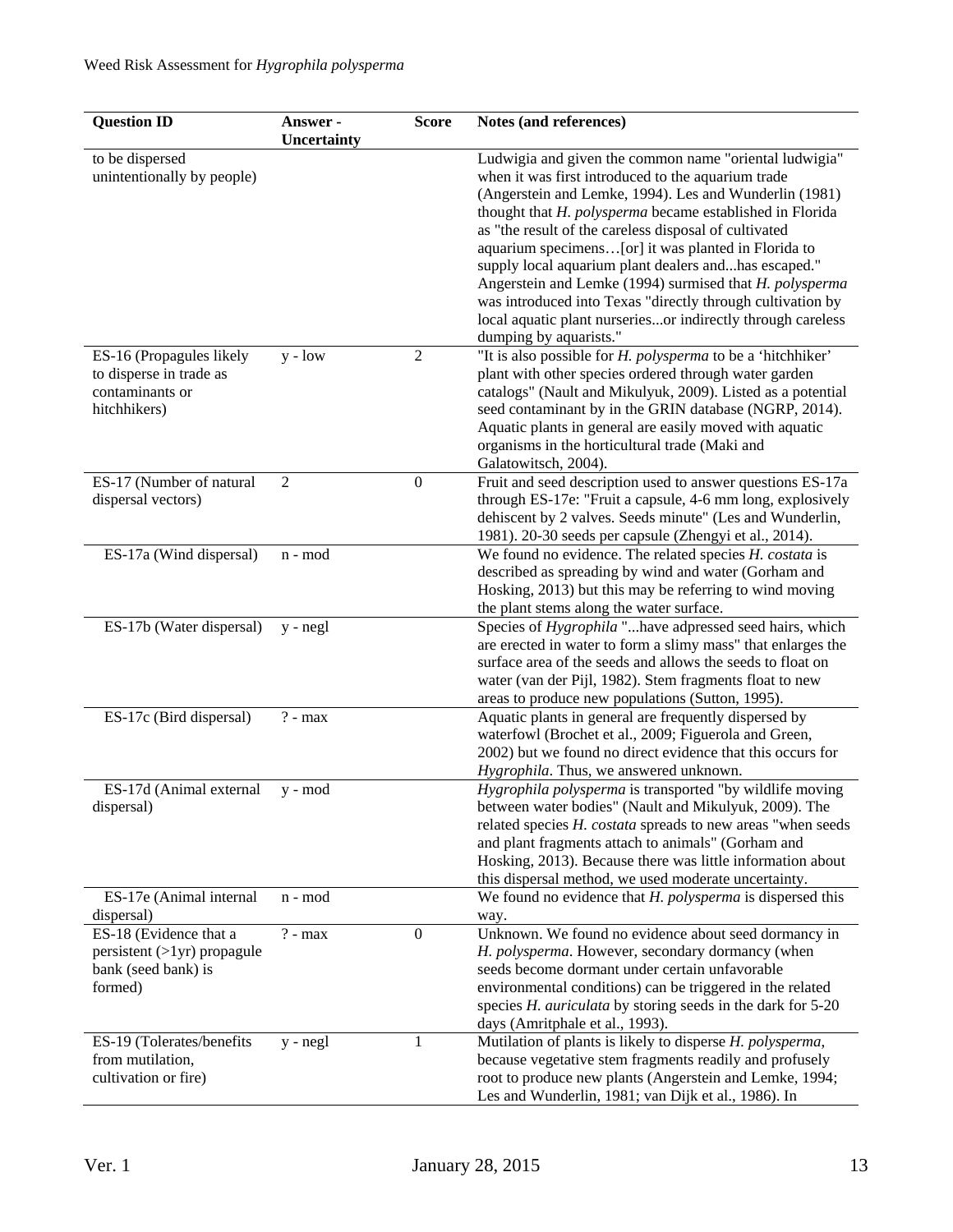| <b>Question ID</b>                                                                        | Answer -<br><b>Uncertainty</b> | <b>Score</b>     | Notes (and references)                                                                                                                                                                                                                                                                                                                                                                                                                                                                                                                                                                                                                                                                                      |
|-------------------------------------------------------------------------------------------|--------------------------------|------------------|-------------------------------------------------------------------------------------------------------------------------------------------------------------------------------------------------------------------------------------------------------------------------------------------------------------------------------------------------------------------------------------------------------------------------------------------------------------------------------------------------------------------------------------------------------------------------------------------------------------------------------------------------------------------------------------------------------------|
|                                                                                           |                                |                  | experiments, H. polysperma surpassed hydrilla regrowth<br>potential from stem fragments; "Hygrophila showed a<br>substantial capacity for regrowthmanagement practices<br>should be selected to minimize Hygrophila dispersion by<br>fragmentation" (Spencer and Bowes, 1985). Mechanical<br>control methods may disperse stem fragments (Sutton,<br>1995). Laboratory studies determined that cutting leaves<br>off H. polysperma plants had little effect on the<br>physiological functioning of the remaining leaves (Kovach<br>et al., 1992).                                                                                                                                                           |
| ES-20 (Is resistant to some<br>herbicides or has the<br>potential to become<br>resistant) | $? - max$                      |                  | Hygrophila polysperma is more tolerant to several aquatic<br>herbicides than hydrilla, and H. polysperma plants in<br>Florida treatment plots quickly regrew to pretreatment<br>levels after being burned down with endothal (Sutton,<br>1995). "Chemical treatments using invert applications of<br>endothal (7-oxabicyclo [2.2.1) heptane-2, 3, dicarboxylic<br>acid) plus copper did not seem to be effective for<br>Hygrophila" but the plant is sensitive to endothal (Spencer<br>and Bowes, 1985). Difficult to control with registered<br>herbicides (Cuda and Sutton, 2000). Not listed by Heap<br>(2014). Because this is evidence for tolerance, but not true<br>resistance, we answered unknown. |
| ES-21 (Number of cold<br>hardiness zones suitable<br>for its survival)                    | $\tau$                         | $\boldsymbol{0}$ |                                                                                                                                                                                                                                                                                                                                                                                                                                                                                                                                                                                                                                                                                                             |
| ES-22 (Number of climate<br>types suitable for its<br>survival)                           | $\overline{7}$                 | $\overline{2}$   |                                                                                                                                                                                                                                                                                                                                                                                                                                                                                                                                                                                                                                                                                                             |
| ES-23 (Number of<br>precipitation bands suitable<br>for its survival)                     | 11                             | 1                |                                                                                                                                                                                                                                                                                                                                                                                                                                                                                                                                                                                                                                                                                                             |
| <b>IMPACT POTENTIAL</b>                                                                   |                                |                  |                                                                                                                                                                                                                                                                                                                                                                                                                                                                                                                                                                                                                                                                                                             |
| <b>General Impacts</b><br>Imp-G1 (Allelopathic)                                           | $n - high$                     | $\boldsymbol{0}$ | Hygrophila species have anti-microbial properties<br>(Chandran et al., 2013; Meng and Liu, 2009; Pal and<br>Samanta, 2011). Because we did not find any evidence of<br>allelopathy against plants, we answered no, but used high<br>uncertainty.                                                                                                                                                                                                                                                                                                                                                                                                                                                            |
| Imp-G2 (Parasitic)                                                                        | $n - negl$                     | $\boldsymbol{0}$ | We found no evidence that this plant is parasitic; it is an<br>aquatic plant in the family Acanthaceae (NGRP, 2014),<br>which is not reported to contain parasitic plants (Heide-<br>Jørgensen, 2008; Nickrent, 2009).                                                                                                                                                                                                                                                                                                                                                                                                                                                                                      |
| <b>Impacts to Natural</b><br><b>Systems</b>                                               |                                |                  |                                                                                                                                                                                                                                                                                                                                                                                                                                                                                                                                                                                                                                                                                                             |
| Imp-N1 (Change<br>ecosystem processes and<br>parameters that affect other<br>species)     | $y - low$                      | 0.4              | "The dense stands and mats of vegetation that are<br>characteristically formed when H. polysperma is introduced<br>outside of its native range can decrease the oxygen levels<br>by limiting water circulation and increased decomposition<br>of dead plants. Increased sediment levels are observed with<br>increasing H. polysperma abundanceDense mats of H.<br>polysperma also have the ability to change water hydrology<br>and quality, negatively affecting the ecosystem in which it<br>occurs" (Nault and Mikulyuk, 2009).                                                                                                                                                                         |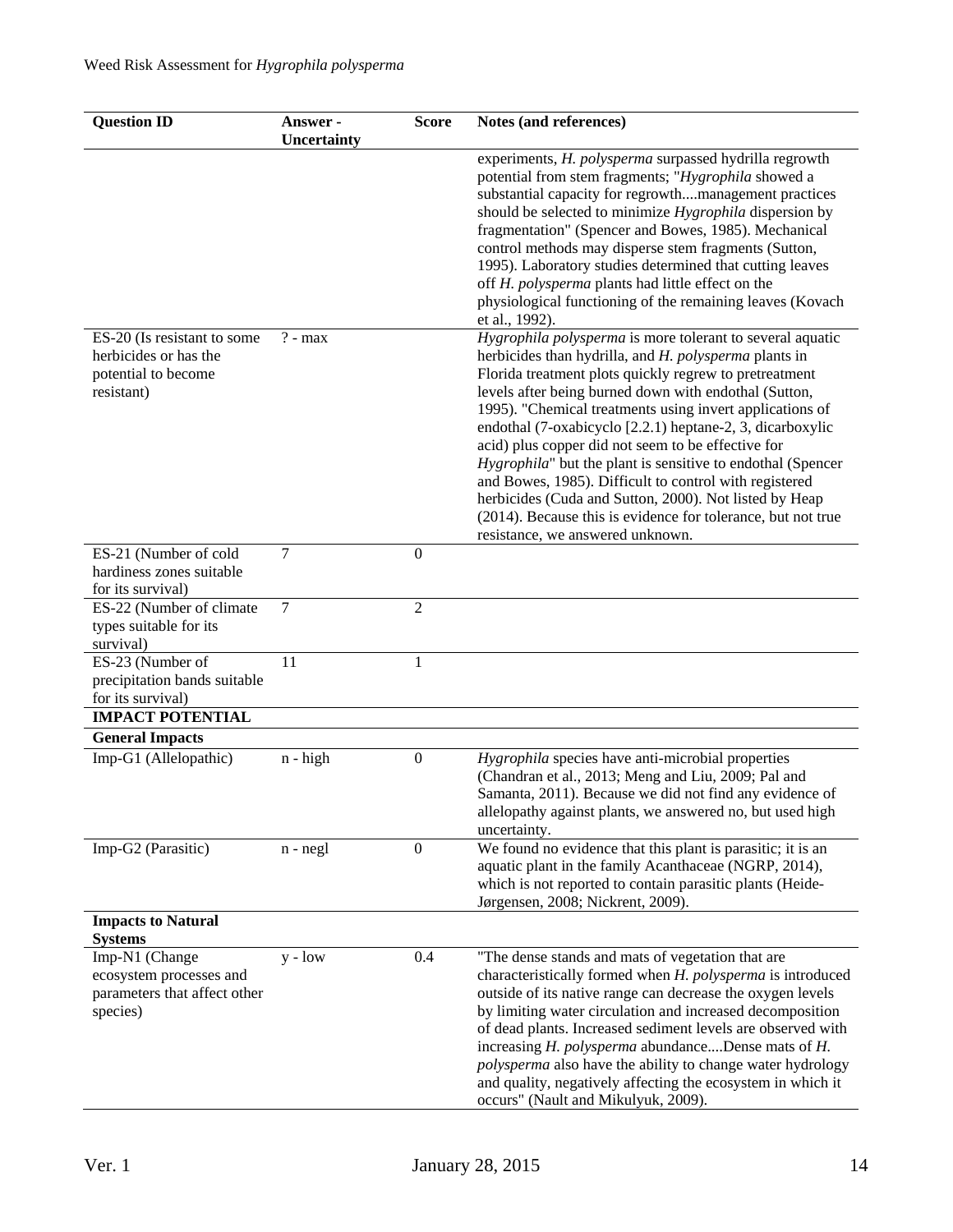| <b>Question ID</b>                                                 | Answer -    | <b>Score</b> | Notes (and references)                                                                                                 |
|--------------------------------------------------------------------|-------------|--------------|------------------------------------------------------------------------------------------------------------------------|
|                                                                    | Uncertainty |              |                                                                                                                        |
| Imp-N2 (Change                                                     | $? - max$   |              | Can occupy the entire water column (ISSG, 2014) and                                                                    |
| community structure)                                               |             |              | forms monocultural stands (Langeland and Burks, 1998).                                                                 |
|                                                                    |             |              | From this evidence it is not clear if H. polysperma changes                                                            |
|                                                                    |             |              | the structure of an aquatic community, so we answered<br>unknown.                                                      |
| Imp-N3 (Change                                                     | y - negl    | 0.2          | Outcompetes and displaces native vegetation (Cuda and                                                                  |
| community composition)                                             |             |              | Sutton, 2000; Doyle et al., 2003; Weber, 2003). Forms                                                                  |
|                                                                    |             |              | monocultural stands (Langeland and Burks, 1998).                                                                       |
|                                                                    |             |              | Submerged H. polysperma plants may be able to                                                                          |
|                                                                    |             |              | outcompete native plants because H. polysperma is able to                                                              |
|                                                                    |             |              | grow and fix $CO2$ at low light levels where native plants                                                             |
|                                                                    |             |              | experience a net $CO2$ loss (Spencer and Bowes, 1985; van                                                              |
|                                                                    |             |              | Dijk et al., 1986). Additionally, H. polysperma grows large                                                            |
|                                                                    |             |              | amounts of biomass at the water surface and outcompetes                                                                |
|                                                                    |             |              | submersed aquatic plants (Doyle et al., 2003; Spencer and                                                              |
|                                                                    |             |              | Bowes, 1985; van Dijk et al., 1986). "In the locales in                                                                |
|                                                                    |             |              | which it has been introduced, it has often become the                                                                  |
|                                                                    |             |              | dominant plant species, outcompeting both native and<br>previously established exotic species" (Nault and              |
|                                                                    |             |              | Mikulyuk, 2009).                                                                                                       |
| Imp-N4 (Is it likely to                                            | $y - negl$  | 0.1          | Threat to the endangered Texas wild rice (Zizania texana)                                                              |
| affect federal Threatened                                          |             |              | in the San Marcos River (Owens et al., 2001). "The high                                                                |
| and Endangered species)                                            |             |              | growth potential of H. polysperma may pose a serious                                                                   |
|                                                                    |             |              | threat to the native flora and biotic integrity of the Comal                                                           |
|                                                                    |             |              | and San Marcos river ecosystems" (Angerstein and Lemke,                                                                |
|                                                                    |             |              | 1994). Hygrophila polysperma can completely displace                                                                   |
|                                                                    |             |              | native submersed plants in river ecosystems (Cuda and                                                                  |
|                                                                    |             |              | Sutton, 2000). "Decomposing mats of H. polysperma also                                                                 |
|                                                                    |             |              | have the ability to cause fish kills by creating low oxygen<br>levels in the water" (Nault and Mikulyuk, 2009).        |
| Imp-N5 (Is it likely to                                            | $y - low$   | 0.1          | "[Hygrophila] polysperma poses a serious threat to the                                                                 |
| affect any globally                                                |             |              | biotic integrity of the Comal and San Marcos Rivers"                                                                   |
| outstanding ecoregions)                                            |             |              | (Doyle et al., 2003).                                                                                                  |
| Imp-N6 (Weed status in                                             | c - negl    | 0.6          | Osceola County, Florida was awarded a \$2,881,000 grant                                                                |
| natural systems)                                                   |             |              | by the Environmental Protection Agency (EPA) to manage                                                                 |
|                                                                    |             |              | Hygrophila and Hydrilla in the Upper Kissimmee Chain of                                                                |
|                                                                    |             |              | Lakes (IFAS, 2012). Reported to be a problem of the                                                                    |
|                                                                    |             |              | Withacoochee River in Florida (Sutton and Dingler, 2000)                                                               |
|                                                                    |             |              | and a threat to the Comal and San Marcos Rivers in Texas                                                               |
|                                                                    |             |              | (Doyle et al., 2003). Based on this evidence, we answered<br>"c." The alternate answers for the Monte Carlo simulation |
|                                                                    |             |              | were both "b."                                                                                                         |
| <b>Impact to Anthropogenic Systems (cities, suburbs, roadways)</b> |             |              |                                                                                                                        |
| Imp-A1 (Impacts human                                              | $y - negl$  | 0.1          | The fragments form large floating mats that clog culverts,                                                             |
| property, processes,                                               |             |              | pump stations, and other water control structures, and                                                                 |
| civilization, or safety)                                           |             |              | interfere with their function (Cuda and Sutton, 2000; Duke                                                             |
|                                                                    |             |              | et al., 2000; Sutton, 1995; van Dijk et al., 1986). May                                                                |
|                                                                    |             |              | increase desirable habitat for mosquito reproduction and                                                               |
|                                                                    |             |              | development (Cuda and Sutton, 2000; Nault and Mikulyuk,                                                                |
|                                                                    |             |              | 2009).                                                                                                                 |
| Imp-A2 (Changes or limits                                          | $y - low$   | 0.1          | "[Impedes] recreational activities, and diminish[es]                                                                   |
| recreational use of an area)                                       |             |              | aesthetic value" (Nault and Mikulyuk, 2009). Interferes                                                                |
|                                                                    |             |              | with navigation in Florida canals (Langeland and Burks,                                                                |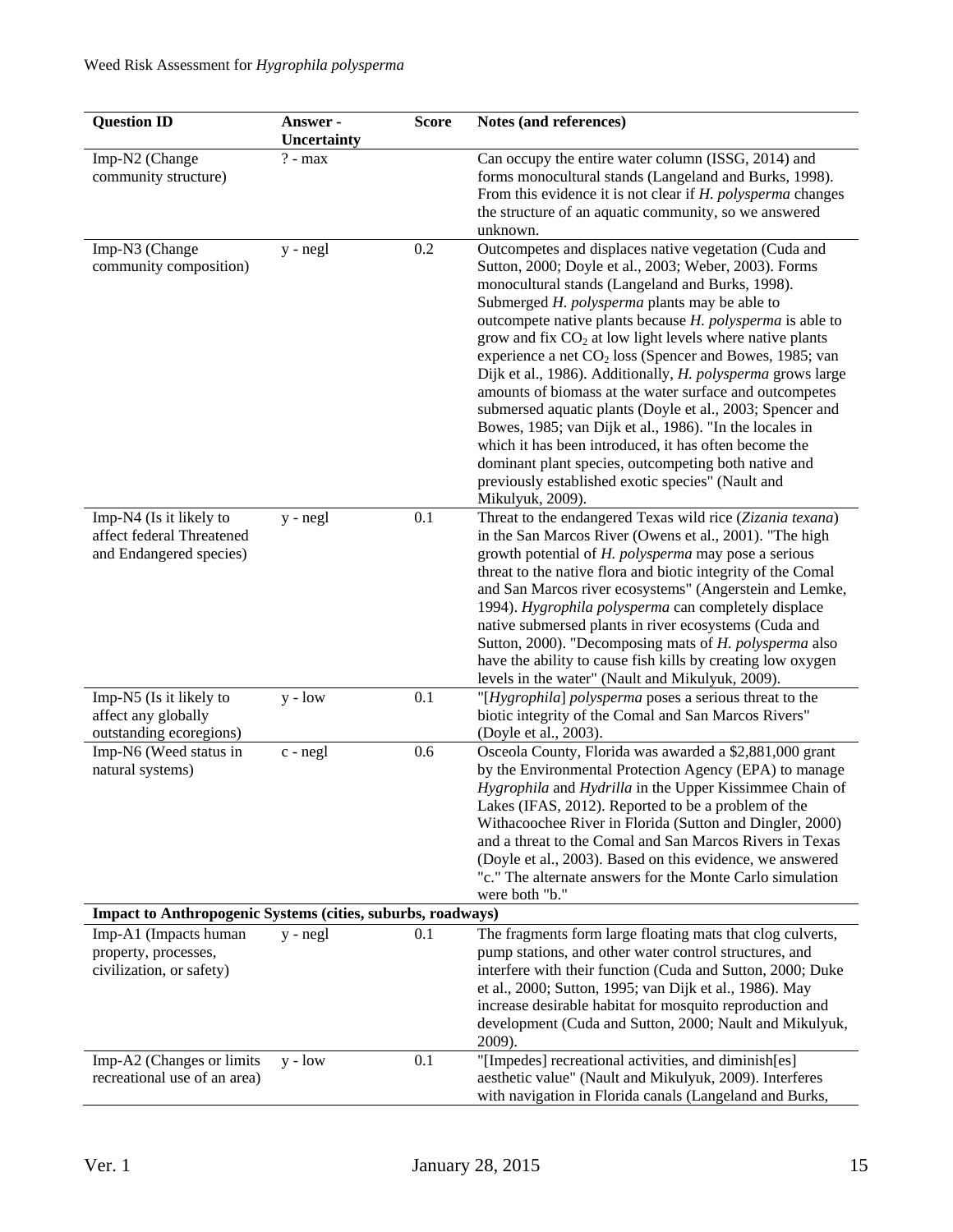| <b>Question ID</b>                                                                                                 | Answer -<br>Uncertainty | <b>Score</b>     | Notes (and references)                                                                                                                                                                                                                                                                                                                                                                                                                                                                                                                                                                                                                                                                                                                                                                                                                                                                                                                                             |
|--------------------------------------------------------------------------------------------------------------------|-------------------------|------------------|--------------------------------------------------------------------------------------------------------------------------------------------------------------------------------------------------------------------------------------------------------------------------------------------------------------------------------------------------------------------------------------------------------------------------------------------------------------------------------------------------------------------------------------------------------------------------------------------------------------------------------------------------------------------------------------------------------------------------------------------------------------------------------------------------------------------------------------------------------------------------------------------------------------------------------------------------------------------|
|                                                                                                                    |                         |                  | 1998; Ramey and Peichel, 2001).                                                                                                                                                                                                                                                                                                                                                                                                                                                                                                                                                                                                                                                                                                                                                                                                                                                                                                                                    |
| Imp-A3 (Outcompetes,<br>replaces, or otherwise<br>affects desirable plants and<br>vegetation)                      | y - mod                 | 0.1              | Grows very fast in aquariums and may crowd out other<br>aquarium plants without regular pinching (Windeløv,<br>2004).                                                                                                                                                                                                                                                                                                                                                                                                                                                                                                                                                                                                                                                                                                                                                                                                                                              |
| Imp-A4 (Weed status in<br>anthropogenic systems)                                                                   | c - negl                | 0.4              | Targeted for control in Florida canals using herbicides and<br>grass carp (Sutton, 1995) and mechanical control (Cuda<br>and Sutton, 2000; Duke et al., 2000). Regulated as a<br>Federal Noxious Weed by USDA-APHIS and as a state<br>noxious weed by Alabama, California, Florida, Indiana,<br>Massachusetts, Minnesota, North Carolina, New<br>Hampshire, Oklahoma, South Carolina, and Vermont<br>(NGRP, 2014). Hygrophila polysperma has caused "serious<br>weed problems, most notably in canals in South Florida"<br>(van Dijk et al., 1986). Present in water management canals<br>in Florida (Spencer and Bowes, 1985). "[The] reduction in<br>recreational and aesthetic value associated with H.<br>polysperma can also cause a decline in waterfront property<br>values, as well as possible declines in tourism related<br>revenue for the community" (Nault and Mikulyuk, 2009).<br>Alternate answers for the Monte Carlo simulation are both<br>"b." |
|                                                                                                                    |                         |                  | Impact to Production Systems (agriculture, nurseries, forest plantations, orchards, etc.)                                                                                                                                                                                                                                                                                                                                                                                                                                                                                                                                                                                                                                                                                                                                                                                                                                                                          |
| Imp-P1 (Reduces<br>crop/product yield)                                                                             | n - mod                 | $\boldsymbol{0}$ | We found no evidence of H. polysperma having this<br>impact.                                                                                                                                                                                                                                                                                                                                                                                                                                                                                                                                                                                                                                                                                                                                                                                                                                                                                                       |
| Imp-P2 (Lowers<br>commodity value)                                                                                 | n - mod                 | $\boldsymbol{0}$ | We found no evidence of H. polysperma having this<br>impact.                                                                                                                                                                                                                                                                                                                                                                                                                                                                                                                                                                                                                                                                                                                                                                                                                                                                                                       |
| Imp-P3 (Is it likely to<br>impact trade)                                                                           | $y - high$              | 0.2              | Hygrophila polysperma is listed as an invasive alien plant<br>by the European and Mediterranean Plant Protection<br>Organization (EPPO) (2012), which means that EPPO<br>"strongly recommends countries endangered by $[H]$ .<br>polysperma] to take measures to preventintroduction and<br>spread, or to manage unwanted populations (for example<br>with publicity, restrictions on sale and planting, and control<br>measures)." Hygrophila polysperma can move as a<br>contaminant of other aquatic plants in trade (Nault and<br>Mikulyuk, 2009). Based on this evidence, we answered<br>yes, but with high uncertainty because EPPO only<br>recommends regulating H. polysperma.                                                                                                                                                                                                                                                                             |
| Imp-P4 (Reduces the<br>quality or availability of<br>irrigation, or strongly<br>competes with plants for<br>water) | $y - negl$              | 0.1              | Clogs irrigation channels and pumps (Cuda and Sutton,<br>2000; Langeland and Burks, 1998; van Dijk et al., 1986).<br>Problematic in agricultural irrigation canals in Mexico<br>(Mora-Olivo et al., 2008).                                                                                                                                                                                                                                                                                                                                                                                                                                                                                                                                                                                                                                                                                                                                                         |
| Imp-P5 (Toxic to animals,<br>including livestock/range<br>animals and poultry)                                     | $n - negl$              | $\boldsymbol{0}$ | Rated as non-toxic by Cuda and Sutton (2000). Grass carp<br>feed on Hygrophila (Duke et al., 2000; Spencer and Bowes,<br>1985) but are ineffective at controlling this plant because it<br>appears to be rather unpalatable to the fish (Cuda and<br>Sutton, 2000). In parts of Asia, the seed masses of<br>Hygrophila species are consumed by humans (van der Pijl,<br>1982).                                                                                                                                                                                                                                                                                                                                                                                                                                                                                                                                                                                     |
| Imp-P6 (Weed status in<br>production systems)                                                                      | $b - low$               | 0.2              | Reported to be a weed of rice fields in India (Moody,<br>1989). Threat to rice fields (Cuda and Sutton, 2000;                                                                                                                                                                                                                                                                                                                                                                                                                                                                                                                                                                                                                                                                                                                                                                                                                                                      |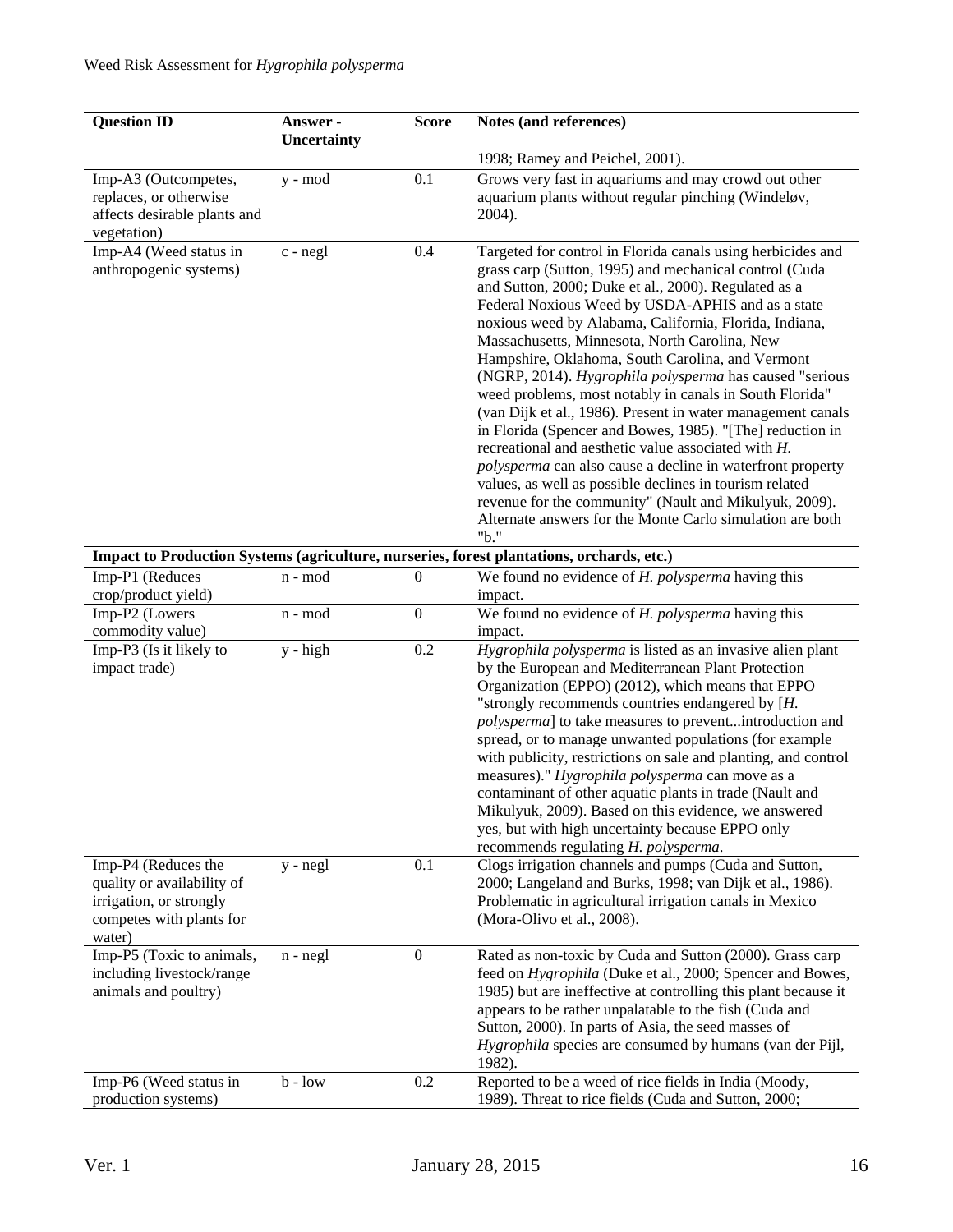| <b>Question ID</b>                         | Answer -<br>Uncertainty | <b>Score</b> | Notes (and references)                                                                                                                                                                                                                                                                                                                                                                                                                       |
|--------------------------------------------|-------------------------|--------------|----------------------------------------------------------------------------------------------------------------------------------------------------------------------------------------------------------------------------------------------------------------------------------------------------------------------------------------------------------------------------------------------------------------------------------------------|
|                                            |                         |              | Mukherjee, 2011). Reported to be a problem in citrus<br>groves in Florida by Sutton and Dingler (2000) but these<br>authors did not include any information about how H.<br>polysperma was impacting citrus plants. Because we found<br>no evidence of H. polysperma being targeted for<br>management in production systems, we answered "b" with<br>low uncertainty. The alternate answers for the Monte Carlo<br>simulation were both "c." |
| <b>GEOGRAPHIC</b><br><b>POTENTIAL</b>      |                         |              | Note: Below "p.s." refers to geo-referenced point source<br>(latitude/longitude) data; "occur." refers to occurrence<br>(presence only) data for a region.                                                                                                                                                                                                                                                                                   |
| <b>Plant cold hardiness</b><br>zones       |                         |              |                                                                                                                                                                                                                                                                                                                                                                                                                                              |
| Geo-Z1 (Zone 1)                            | $n - negl$              | N/A          | We found no evidence of H. polysperma occurring in this<br>zone.                                                                                                                                                                                                                                                                                                                                                                             |
| Geo-Z2 (Zone 2)                            | $n - negl$              | N/A          | We found no evidence of $H.$ polysperma occurring in this<br>zone.                                                                                                                                                                                                                                                                                                                                                                           |
| Geo-Z3 (Zone 3)                            | $n - negl$              | N/A          | We found no evidence of $H.$ polysperma occurring in this<br>zone.                                                                                                                                                                                                                                                                                                                                                                           |
| Geo-Z4 (Zone 4)                            | $n - negl$              | N/A          | We found no evidence of H. polysperma occurring in this<br>zone.                                                                                                                                                                                                                                                                                                                                                                             |
| Geo-Z5 (Zone 5)                            | $n - low$               | N/A          | We found no evidence of H. polysperma occurring in this<br>zone.                                                                                                                                                                                                                                                                                                                                                                             |
| Geo-Z6 (Zone 6)                            | $n - high$              | $\rm N/A$    | We found no evidence of H. polysperma occurring in this<br>zone.                                                                                                                                                                                                                                                                                                                                                                             |
| Geo-Z7 (Zone 7)                            | $y - low$               | $\rm N/A$    | The United States (Virginia) (Cuda and Sutton, 2000,<br>occur.) and Germany (Nault and Mikulyuk, 2009, occur.).<br>A gardening website lists this species as being hardy at 5-<br>40 °F (Dave's Garden, 2014). Because H. polysperma has<br>been reported surviving in a pond in Richmond, Virginia<br>for 15 to 20 years (Cuda and Sutton, 2000), we assumed it<br>could occur in Plant Hardiness Zone 7.                                   |
| Geo-Z8 (Zone 8)                            | $y - low$               | N/A          | Germany (Nault and Mikulyuk, 2009, occur.). A gardening<br>website lists this species as being hardy at 5-40 °F (Dave's<br>Garden, 2014).                                                                                                                                                                                                                                                                                                    |
| Geo-Z9 (Zone 9)                            | $y - negl$              | $\rm N/A$    | Mexico (GBIF, 2014, p.s.) and China (NGRP, 2014,<br>occur.). A gardening website lists this species as being<br>hardy at 5-40 °F (Dave's Garden, 2014).                                                                                                                                                                                                                                                                                      |
| Geo-Z $10$ (Zone $10$ )                    | $y - negl$              | N/A          | Mexico (GBIF, 2014, p.s.), Pakistan, and Nepal (NGRP,<br>2014, occur.). A minimum temperature of $4^{\circ}C$ (39 $^{\circ}F$ ) is<br>required for growth (Nault and Mikulyuk, 2009; Ramey<br>and Peichel, 2001). A gardening website lists this species<br>as being hardy at 5-40 °F (Dave's Garden, 2014).                                                                                                                                 |
| Geo-Z11 (Zone 11)                          | $y - negl$              | $\rm N/A$    | The United States (Florida) and Mexico (GBIF, 2014, p.s.).<br>A gardening website lists this species as being hardy at 5-<br>40 °F (Dave's Garden, 2014).                                                                                                                                                                                                                                                                                    |
| Geo-Z12 (Zone 12)                          | $y - low$               | N/A          | Malaysia (Nault and Mikulyuk, 2009, occur.).                                                                                                                                                                                                                                                                                                                                                                                                 |
| Geo-Z13 (Zone 13)<br>Köppen-Geiger climate | $y - low$               | N/A          | Malaysia (Nault and Mikulyuk, 2009, occur.). 22-28 °C<br>$(71-82 \text{ °F})$ is the optimum temperature range for growth<br>(Ramey and Peichel, 2001). Grows at 18-30 °C in the<br>environment and in aquariums (ISSG, 2014; Windeløv,<br>2004).                                                                                                                                                                                            |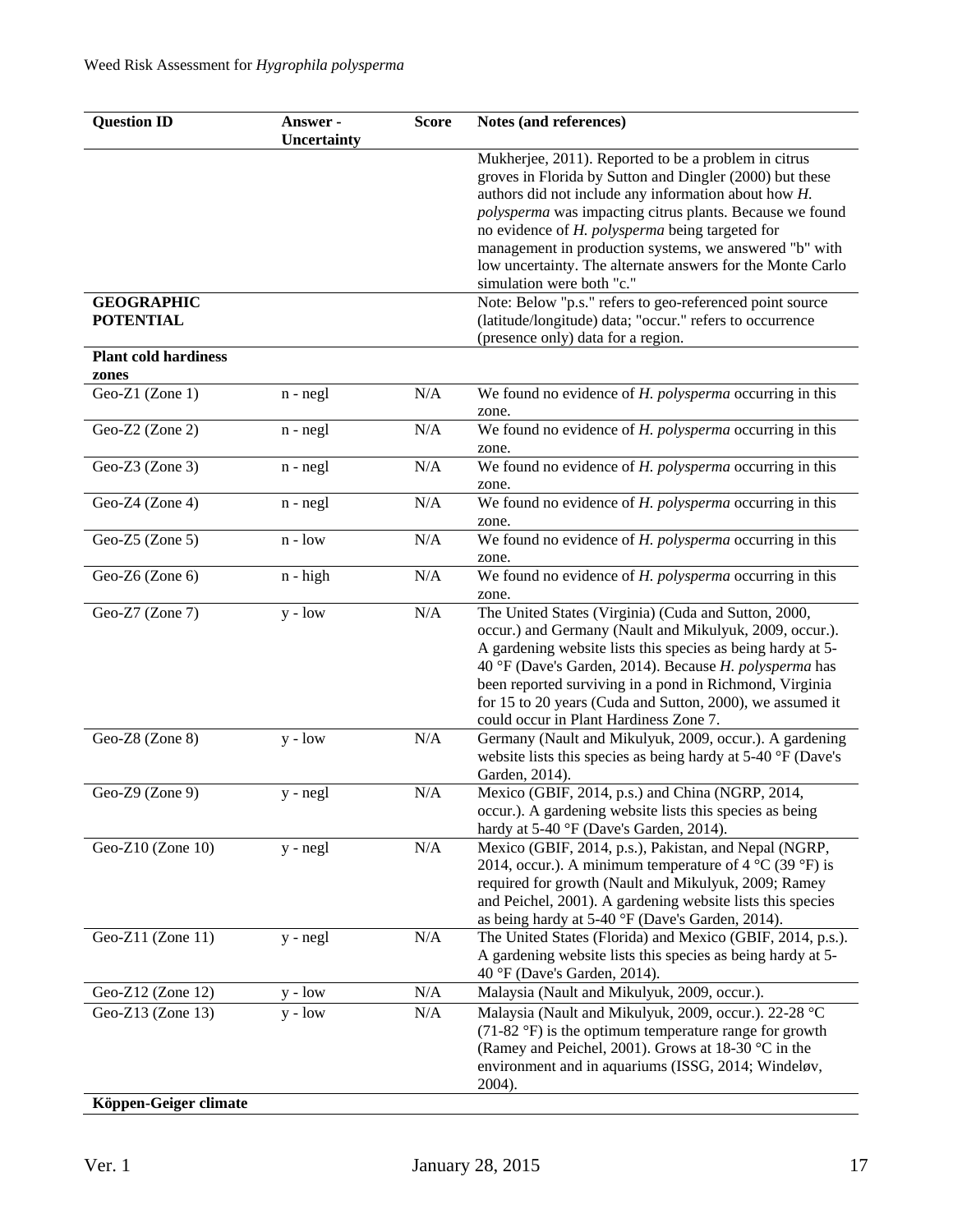| <b>Question ID</b>                   | Answer -    | <b>Score</b>     | Notes (and references)                                                              |
|--------------------------------------|-------------|------------------|-------------------------------------------------------------------------------------|
|                                      | Uncertainty |                  |                                                                                     |
| classes                              |             |                  |                                                                                     |
| Geo-C1 (Tropical<br>rainforest)      | $y - low$   | N/A              | Bangladesh (NGRP, 2014, occur.) and Malaysia (Nault and<br>Mikulyuk, 2009, occur.). |
| Geo-C2 (Tropical savanna)            | y - negl    | N/A              | Mexico and Burma (GBIF, 2014, p.s.).                                                |
| Geo-C3 (Steppe)                      | $y - low$   | N/A              | Pakistan (NGRP, 2014, occur.).                                                      |
| Geo-C4 (Desert)                      | y - mod     | N/A              | Pakistan (NGRP, 2014, occur.). We used moderate                                     |
|                                      |             |                  | uncertainty because this is an aquatic plant.                                       |
| Geo-C5 (Mediterranean)               | $y - low$   | N/A              | Pakistan (NGRP, 2014, occur.).                                                      |
| Geo-C6 (Humid                        | $y - negl$  | N/A              | The United States (Florida) and Taiwan (GBIF, 2014, p.s.).                          |
| subtropical)                         |             |                  |                                                                                     |
| Geo-C7 (Marine west<br>coast)        | $y - low$   | $\rm N/A$        | Germany (Nault and Mikulyuk, 2009, occur.).                                         |
| Geo-C8 (Humid cont.                  | $n - high$  | N/A              | We found no evidence that it occurs in this climate class.                          |
| warm sum.)                           |             |                  |                                                                                     |
| Geo-C9 (Humid cont. cool             | $n - low$   | N/A              | We found no evidence that it occurs in this climate class.                          |
| sum.)                                |             |                  |                                                                                     |
| Geo-C10 (Subarctic)                  | $n - negl$  | N/A              | We found no evidence that it occurs in this climate class.                          |
| Geo-C11 (Tundra)                     | $n - negl$  | $\rm N/A$        | We found no evidence that it occurs in this climate class.                          |
| Geo-C12 (Icecap)                     | $n - negl$  | N/A              | We found no evidence that it occurs in this climate class.                          |
| 10-inch precipitation                |             |                  |                                                                                     |
| bands                                |             |                  |                                                                                     |
| Geo-R1 (0-10 inches; 0-25            | $y - mod$   | N/A              | Pakistan (NGRP, 2014, occur.). We used moderate                                     |
| cm)                                  |             |                  | uncertainty because H. polysperma is an aquatic plant, but                          |
|                                      |             |                  | answered yes because submerged plants would be buffered                             |
|                                      |             |                  | from the effects of low precipitation.                                              |
| Geo-R2 (10-20 inches; 25-            | $y - mod$   | $\rm N/A$        | Pakistan (NGRP, 2014, occur.). We used moderate                                     |
| $51$ cm)                             |             |                  | uncertainty because H. polysperma is an aquatic plant, but                          |
|                                      |             |                  | answered yes because submerged plants would be buffered                             |
| Geo-R3 (20-30 inches; 51-            | $y - negl$  | $\rm N/A$        | from the effects of low precipitation.<br>Mexico (GBIF, 2014, p.s.).                |
| 76 cm)                               |             |                  |                                                                                     |
| Geo-R4 (30-40 inches; 76-            | $y - negl$  | N/A              | Mexico (GBIF, 2014, p.s.).                                                          |
| 102 cm)                              |             |                  |                                                                                     |
| Geo-R5 (40-50 inches;                | y - negl    | N/A              | The United States (Florida) (GBIF, 2014, p.s.).                                     |
| $102-127$ cm)                        |             |                  |                                                                                     |
| Geo-R6 (50-60 inches;                | $y - negl$  | N/A              | Mexico (GBIF, 2014, p.s.).                                                          |
| 127-152 cm)                          |             |                  |                                                                                     |
| Geo-R7 (60-70 inches;                | $y - negl$  | $\rm N/A$        | Mexico (GBIF, 2014, p.s.).                                                          |
| 152-178 cm)                          |             |                  |                                                                                     |
| Geo-R8 (70-80 inches;                | $y - negl$  | N/A              | Mexico (GBIF, 2014, p.s.).                                                          |
| 178-203 cm)<br>Geo-R9 (80-90 inches; | $y - low$   | $\overline{N}/A$ | Bangladesh (NGRP, 2014, occur.).                                                    |
| 203-229 cm)                          |             |                  |                                                                                     |
| Geo-R10 (90-100 inches;              | $y - low$   | N/A              | Bangladesh (NGRP, 2014, occur.).                                                    |
| 229-254 cm)                          |             |                  |                                                                                     |
| Geo-R11 (100+ inches;                | $y - low$   | N/A              | Bhutan (NGRP, 2014, occur.).                                                        |
| $254 + cm$                           |             |                  |                                                                                     |
| <b>ENTRY POTENTIAL</b>               |             |                  |                                                                                     |
| Ent-1 (Plant already here)           | $y - negl$  | $\mathbf{1}$     | Naturalized in Florida, Texas (NGRP, 2014), Alabama                                 |
|                                      |             |                  | (Kartesz, 2014), Kentucky, and South Carolina                                       |
|                                      |             |                  | (EDDMapS, 2014). Reported from lakes in Virginia                                    |
|                                      |             |                  | (NRCS, 2014) but this species is probably not naturalized                           |